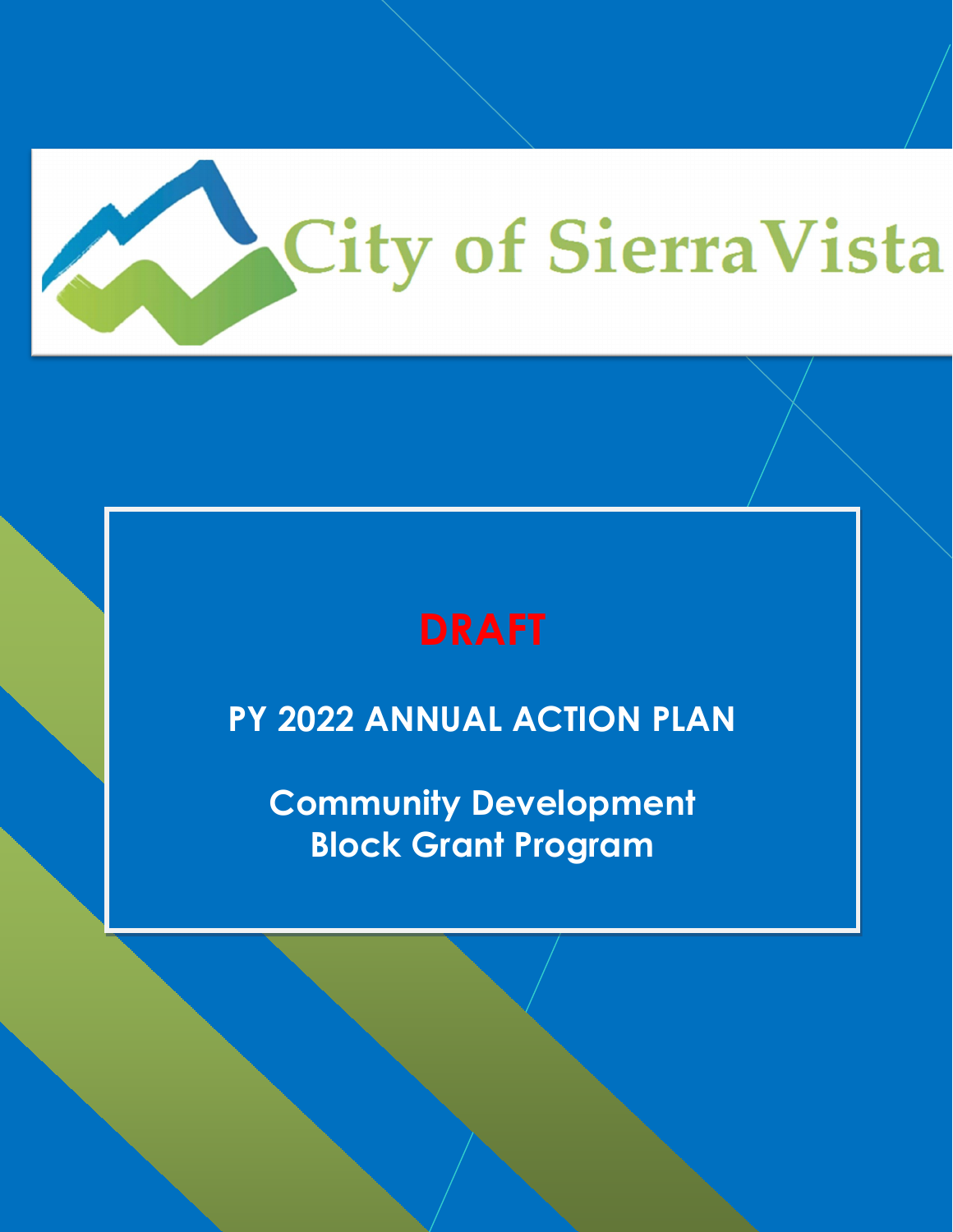# **Executive Summary**

# **AP-05 Executive Summary - 24 CFR 91.200(c), 91.220(b)**

### **1. Introduction**

The City of Sierra Vista, Arizona, is an entitlement community under Title 1 of the Housing and Community Development Act of 1974. The City is eligible to receive federal funds annually from the U.S. Department of Housing and Urban Development (HUD) under the Community Development Block Grant (CDBG) program. Allocations for each CDBG entitlement grantee are determined annually by HUD following the adoption of the federal budget by Congress. HUD grants these funds to the communities to carry out a wide range of community development activities directed towards revitalizing neighborhoods, increasing economic development, and improving community facilities and services. The City's expected PY 2022 CDBG formula allocation is \$252,172. No program income is expected.

Grantees must give maximum priority to activities that benefit low-and moderate-income persons, aid in the prevention or elimination of slum or blight, or meet an urgent community development need that poses a serious threat to public health or welfare. Grantees have wide flexibility to develop their own programs, activities, and funding priorities provided they meet one of these national objectives. The City of Sierra Vista City Council establishes the allocations for the use of CDBG funding based on the priorities set forth in the Five-Year Consolidated Plan. This 2022 AAP is the fourth year for the 2019- 2023 Consolidated Plan period.

The purpose of the AAP is to provide a concise summary of the actions, activities, and the specific federal and non-federal resources that will be used each year to address the priority needs and specific goals identified by the Five-Year Consolidated Plan. The AAP is developed in a manner specified by HUD, and the City has followed the prescribed format in completing the plan.

### **2. Summarize the objectives and outcomes identified in the Plan**

This could be a restatement of items or a table listed elsewhere in the plan or a reference to another location. It may also contain any essential items from the housing and homeless needs assessment, the housing market analysis or the strategic plan.

The Five-Year Consolidated Plan identifies seven goals, along with corresponding objectives, to address the City of Sierra Vista housing and community development needs. These goals are summarized as follows: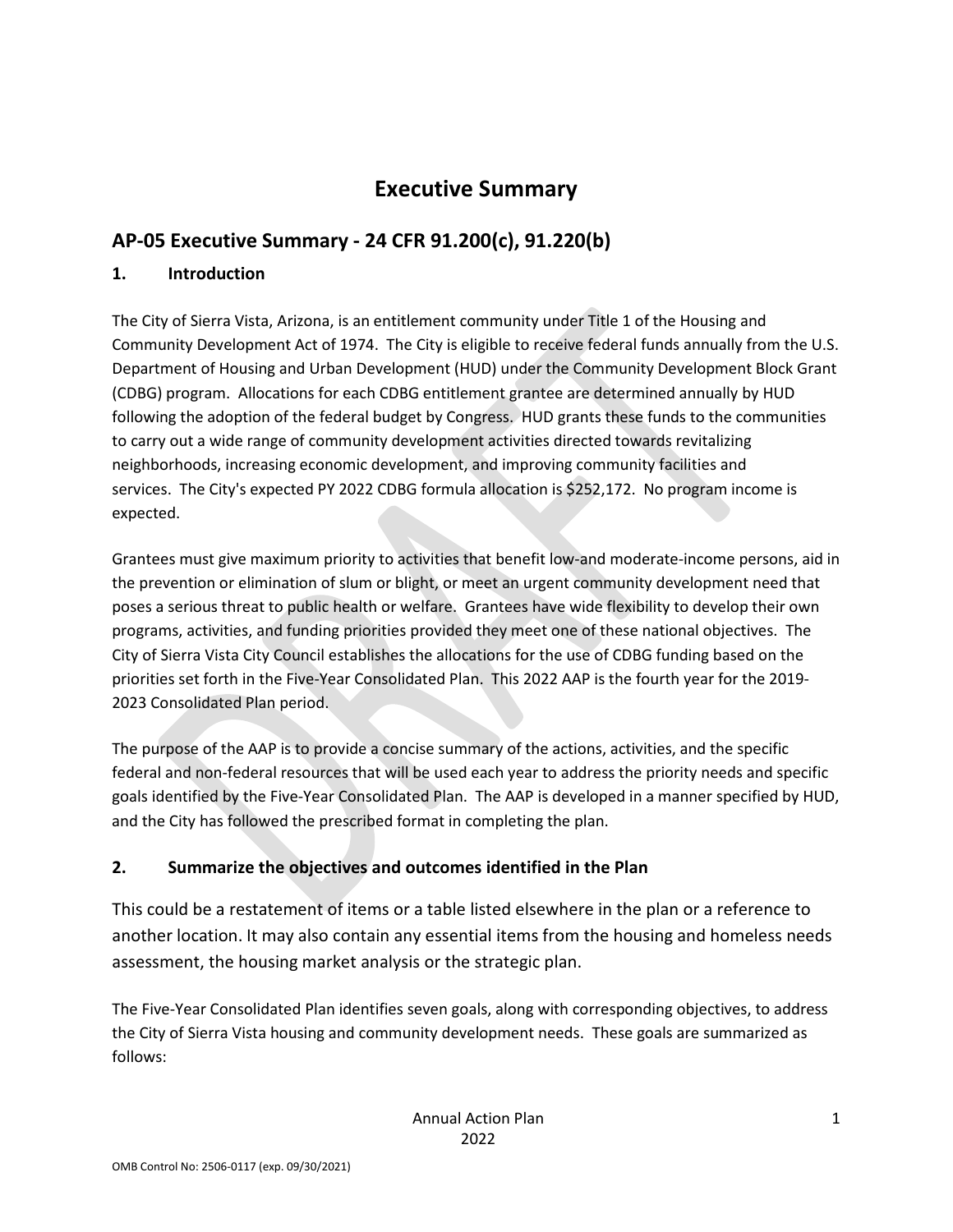#### **Goal 1: Public Infrastructure/Facility Improvements**

*Provide ADA improvements, public facility improvements, and infrastructure to create a more suitable living environment.*

#### **Goal 2. Housing Rehabilitation & Services**

*Provide housing rehabilitation and accessibility.*

#### **Goal 3: Provision of Needed Services**

*Provide community services for special needs populations (primarily for seniors and youth), mental health services, and homeless services, and COVID-19 response.*

#### **Goal 4: Neighborhood Stabilization**

*Eliminate slum and blight.*

#### **Goal 5: Economic Development**

*Job creation and retention for low-moderate income workers/business retention (COVID-19 response).*

**Goal 6: Fair Housing**

*Eliminate housing discrimination.*

#### **Goal 7: Administration/Planning**

#### *CDBG Program Administration*

The City identified local target areas in the Consolidated Plan, and the bulk of the funds the City receives will be concentrated in these areas. The local target areas include Census Tracts 15.01, 15.02, 16.02, 17.01, and 20.01 all of which have the highest number of low and moderate-income households in the City. The needs in the target areas are numerous and varied. Below is a graphic depiction of the CDBG target areas.

#### **3. Evaluation of past performance**

This is an evaluation of past performance that helped lead the grantee to choose its goals or projects.

The City is moving into its ninth year as a direct recipient of Community Development Block Grant funds. In 2019, the City Council approved an update to the Five-Year Consolidated Plan which

Annual Action Plan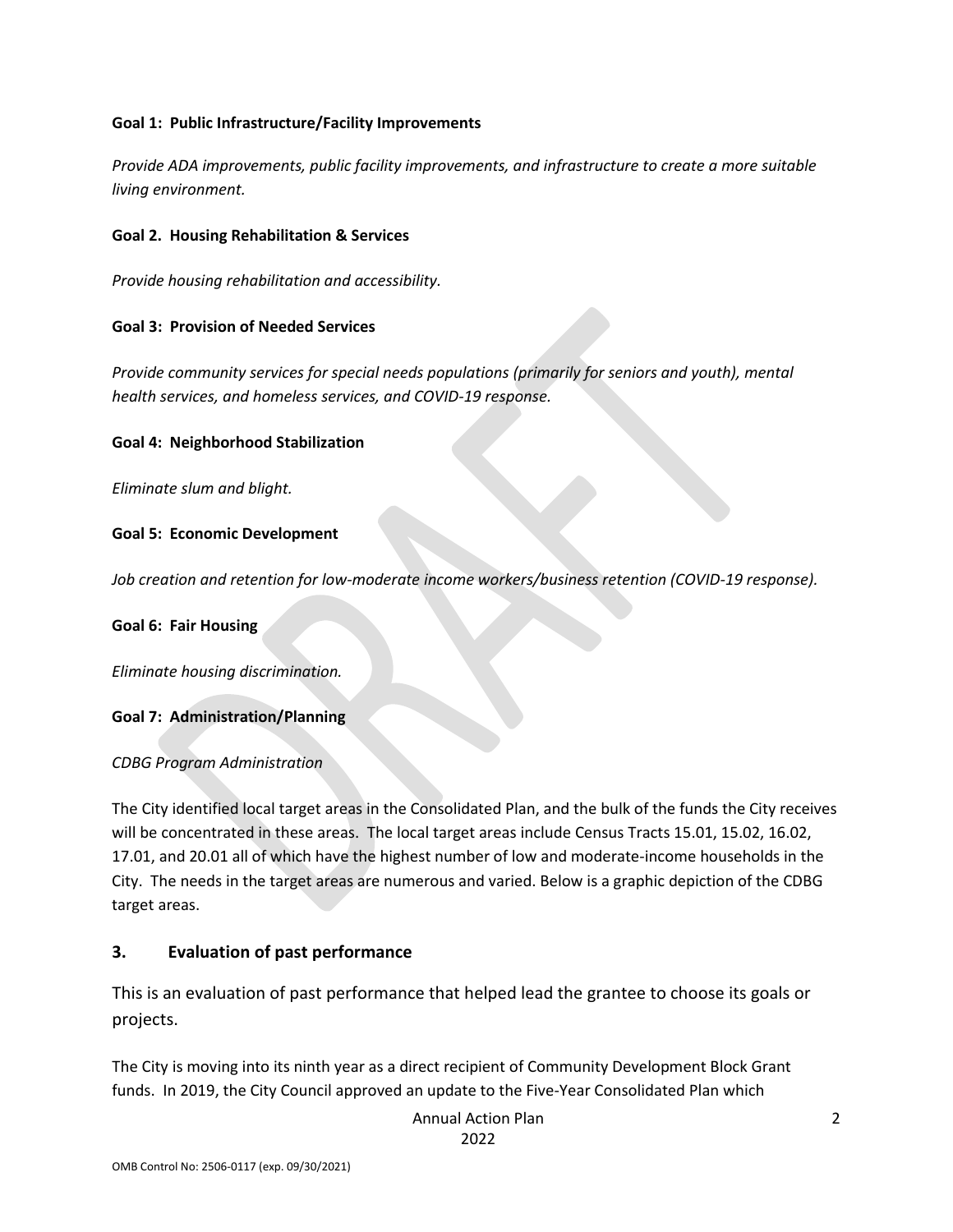establishes goals and objectives for the use of CDBG funds. This Annual Action Plan constitutes the fourth year of the five-year planning cycle.

As previously stated, the City has adopted seven goals to address priority needs within the community. The bulk of prior and anticipated resources is assigned to carrying out public infrastructure and facility improvements in low to moderate income census tracts to create a more suitable living environment. Historically, CDBG investments have been geographically concentrated in the City's West End neighborhoods. Projects are generally oriented around improving ADA accessibility and sidewalk connectivity, street lighting, drainage, and upgrading park facilities.

Housing rehabilitation and accessibility furthers the City's commitment to ensuring safe and decent housing is available for low-income and disabled residents. This is accomplished through the Emergency Home Repair and Disabilities Modification Program administered by the Department of Community Development. This program provides grant funding to income qualified homeowners to repair or replace essential items such as HVAC or water heater replacement, roof repairs, or make accessibility improvements.

Neighborhood stabilization is aimed at eliminating slum and blight conditions. CDBG resources are augmented by the general fund for code enforcement directed abatement projects and neighborhood cleanup events.

The provision of needed community services is capped at 15 percent of the total amount of CDBG funds allocated for the program year and must be used for either a new service or quantifiable increase in the level of an existing service. (This restriction was waived for COVID-19 response programs funded by the CARES Act.) Further, the public service must principally benefit low to moderate income persons or households on a limited clientele or area wide benefit basis. In prior years, CDBG funds have been allocated towards before and after school program scholarships for low-income families and assistance for individuals who are living with mental health or substance abuse issues overcome barriers to employment. During the COVID-19 public health emergency, the City partnered with the United Way of Sierra Vista and Cochise County Inc. to administer an Emergency Crisis Fund to mitigate the impacts of the pandemic.

In May 2020, the City amended its Consolidated Plan to add Economic Development as a goal to provide emergency small grant business assistance to aid our local COVID-19 response. The program was rapidly deployed to assist eleven businesses in the first two months.

The City has made significant progress in implementing CDBG activities in accordance with the Five-Year Consolidated Plan. The City is in full compliance with HUD regulations and carries out projects in a timely manner to meet required performance objectives.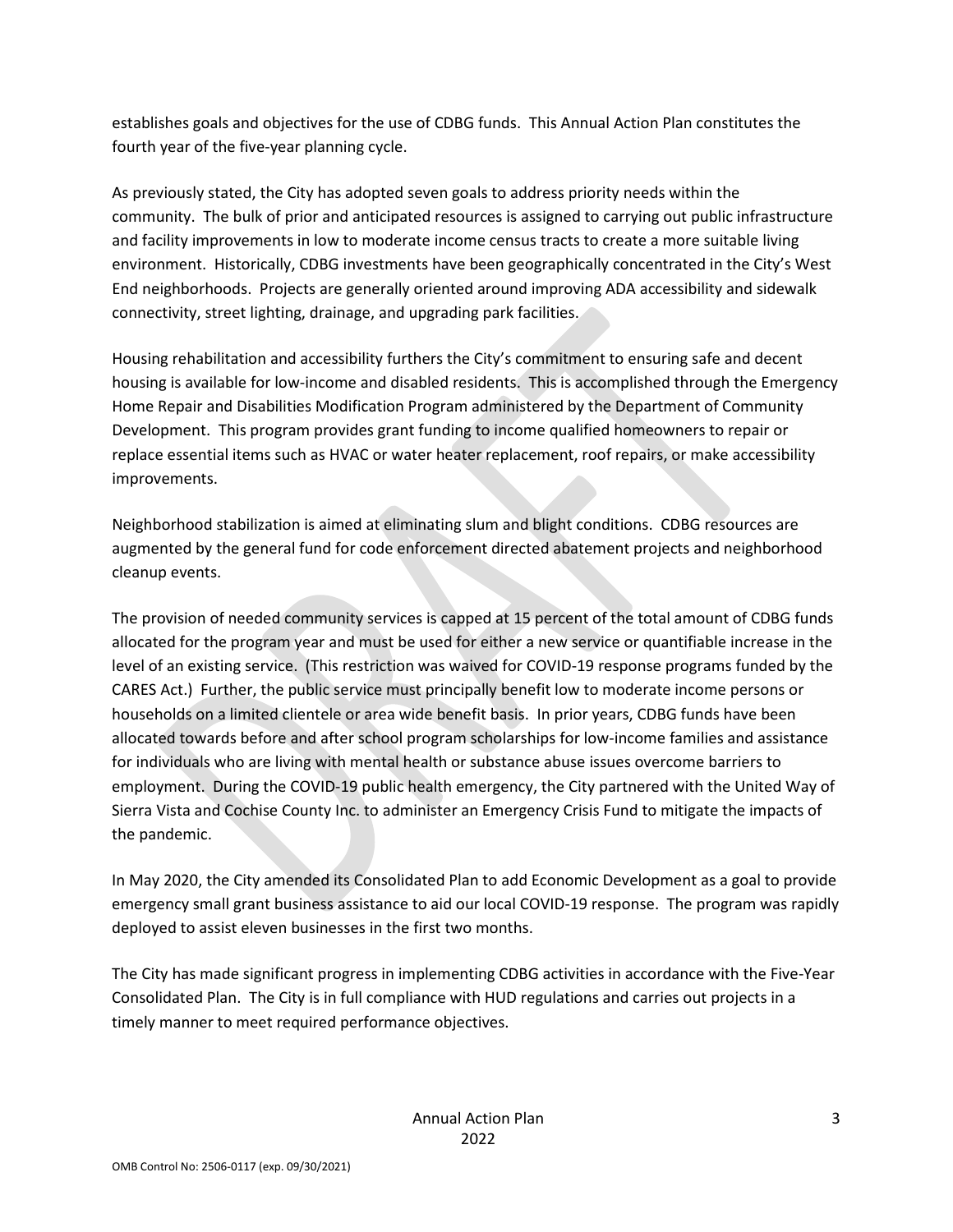### **4. Summary of Citizen Participation Process and consultation process**

Summary from citizen participation section of plan.

The Annual Action Plan will be made available at City Hall and on the City's website for public viewing. Public comments can be sent in writing to City Hall at:

*City of Sierra Vista*

*Department of Community Development*

*ATTN: Matt McLachlan, Director*

*1011 North Coronado Drive*

*Sierra Vista, AZ 85635*

*Or by email to: Matt.McLachlan@SierraVistaAZ.gov*

### **5. Summary of public comments**

This could be a brief narrative summary or reference an attached document from the Citizen Participation section of the Con Plan.

{to be added}

### **6. Summary of comments or views not accepted and the reasons for not accepting them**

All comments received by the City of Sierra Vista were considered and are, generally or specifically, addressed by the Annual Action Plan.

### **7. Summary**

The 2022 Annual Action Plan will address the identified goals, objectives and strategies and will meet the City's community development needs. These needs were identified through a citizen participation process that involved neighborhood residents, service providers and other community partners. The Consolidated Plan guides the City's use of CDBG resources through specific goals identified in the plan.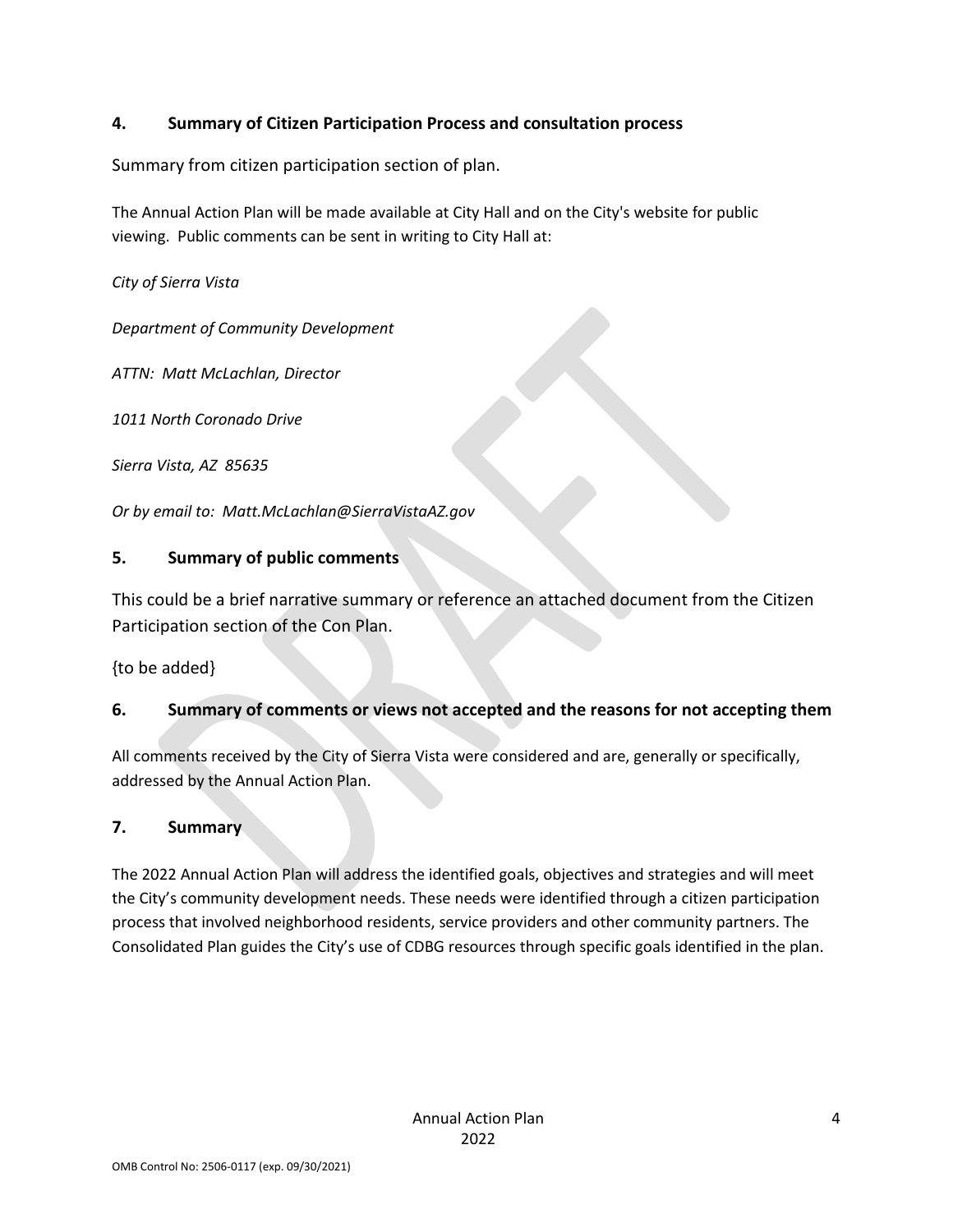## **PR-05 Lead & Responsible Agencies – 91.200(b)**

### **1. Agency/entity responsible for preparing/administering the Consolidated Plan**

Describe the agency/entity responsible for preparing the Consolidated Plan and those responsible for administration of each grant program and funding source.

| Agency Role               | <b>Name</b>  | Department/Agency                |
|---------------------------|--------------|----------------------------------|
|                           |              |                                  |
| <b>CDBG Administrator</b> | SIERRA VISTA | Community Development Department |

**Table 1 – Responsible Agencies**

#### **Narrative (optional)**

The City of Sierra Vista, Department of Community Development has full responsibility for implementing the CDBG program, including administering all grants, preparing the Five-Year Consolidated Plan, the Annual Action Plan, the Consolidated Annual Performance and Evaluation Report, and financial reporting. The Department of Community Development works closely with Public Works and the Finance Departments, as well as any other pertinent City or County Departments.

#### **Consolidated Plan Public Contact Information**

Inquiries, comments or complaints concerning the Consolidated Plan, any amendments, or performance reports, can be conveyed by contacting City staff at:

*City of Sierra Vista*

*Community Development Department*

*1011 North Coronado*

*Sierra Vista, AZ 85635*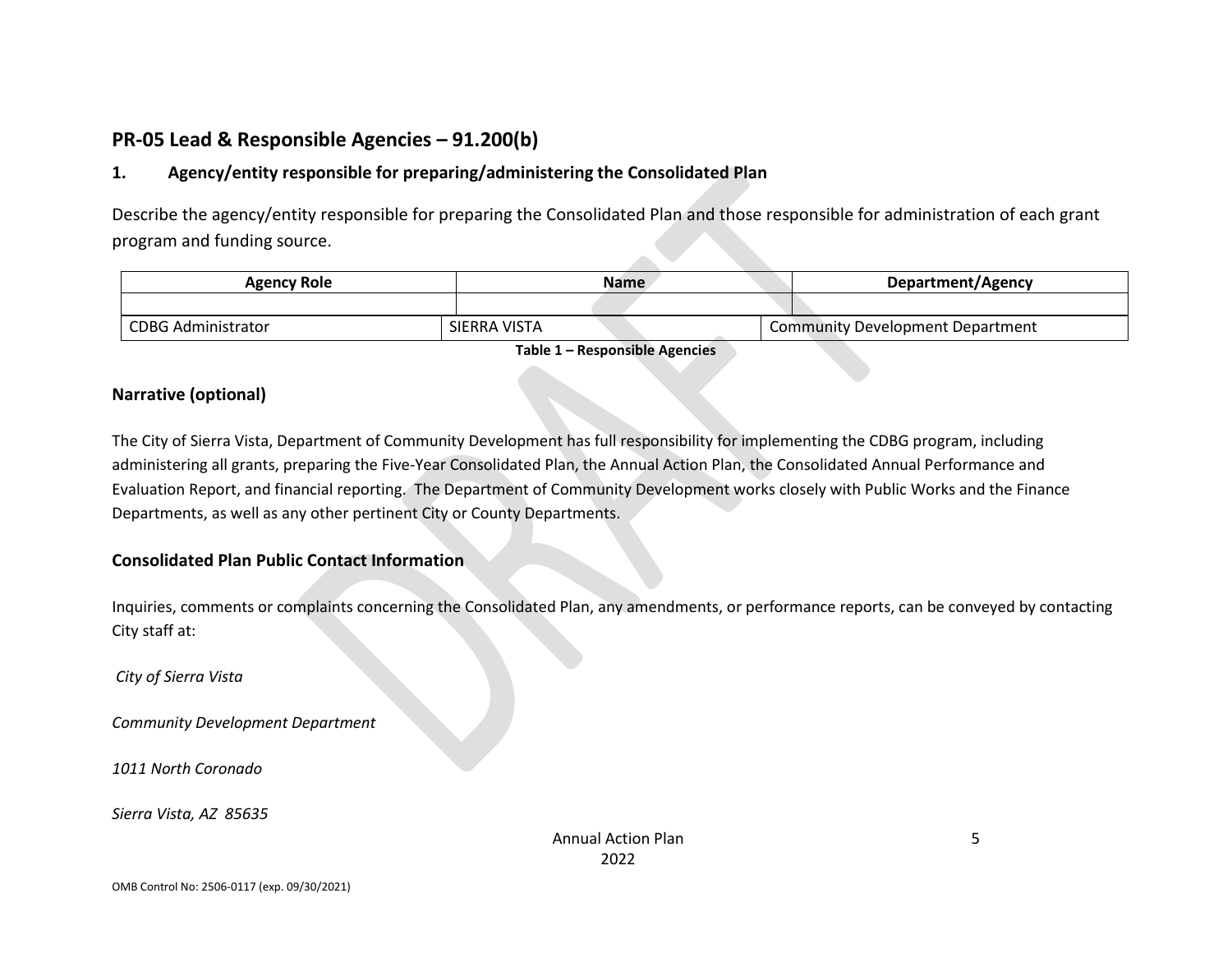*Telephone: (520) 417-4413*

*Fax: (520) 452-7023*

*Matt.McLachlan@SierraVistaAZ.gov*

*Business hours: 8:00 a.m. – 5:00 p.m., Monday through Thursday.*

Complaints and related comments on the programs may also be offered at the public hearings.

Written responses to all written complaints may also be made to the Arizona Field Office of the U.S. Department of Housing and Urban Development (HUD) at the following address:

*U.S. Department of Housing and Urban Development*

*Community Planning and Development Division*

*One North Central Avenue, Suite 600*

*Phoenix, Arizona 85004*

*Phone: 602-379-7100*

*Fax: 602-379-3985*

*TTY: 602-379-7181*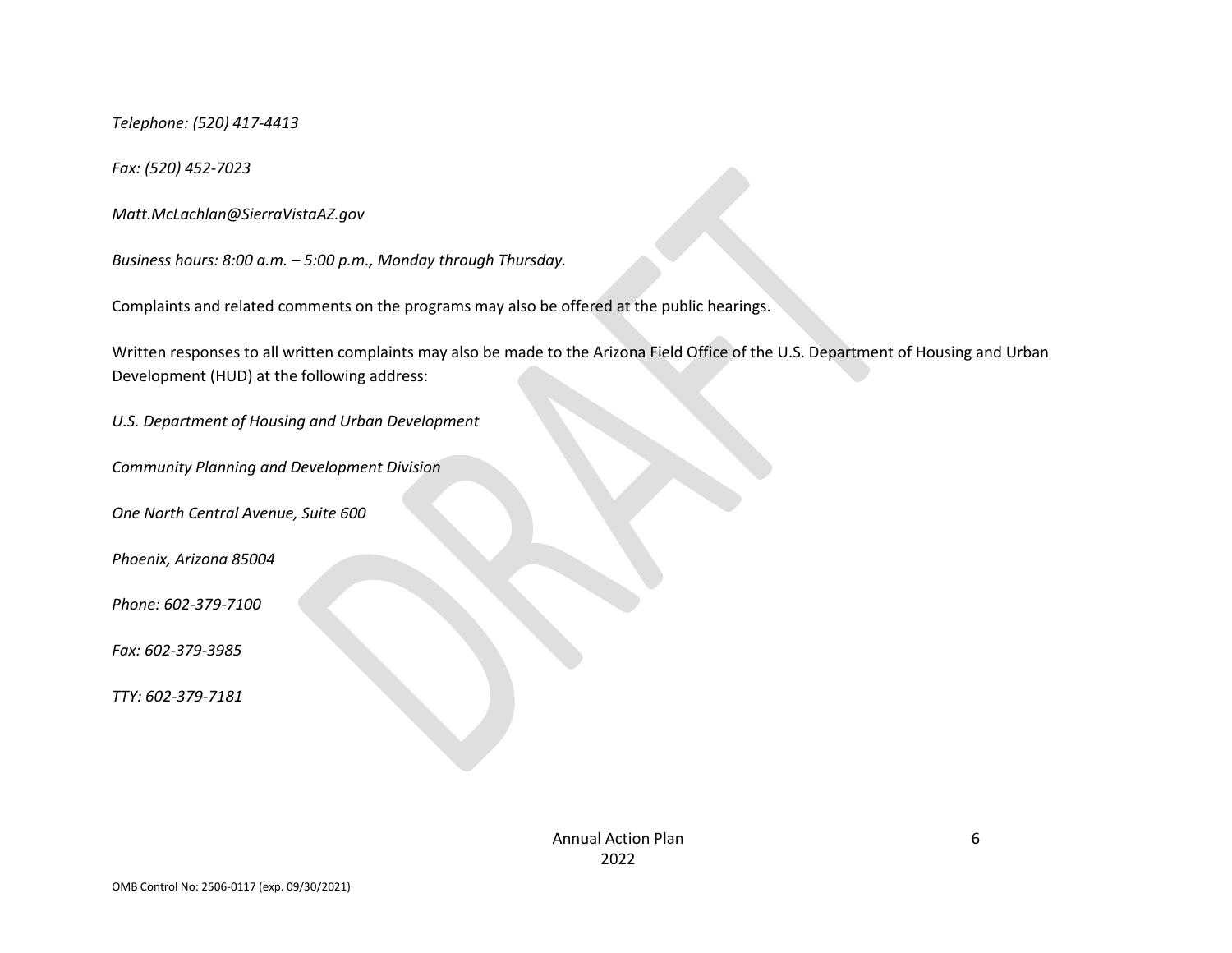### **AP-10 Consultation – 91.100, 91.200(b), 91.215(l)**

### **1. Introduction**

**Provide a concise summary of the jurisdiction's activities to enhance coordination between public and assisted housing providers and private and governmental health, mental health and service agencies (91.215(l))**

Institutional coordination of the Consolidation Plan establishes a unified vision for community development. The City uses a collaborative process to shape various programs into effective, coordinated strategies. This process also facilitates the opportunity for planning and citizen participation to take place in a comprehensive context, attempting to reduce duplication of effort at the local level.

The City will execute this Consolidated Plan in harmony with public, private, and nonprofit agencies. Nonprofit agencies may include, but are not limited to, service providers and community housing development organizations. Private sector partners may include, but are not limited to, local financial institutions, developers, and local businesses. The City works closely with its partners to design programs that address identified needs.

### **Describe coordination with the Continuum of Care and efforts to address the needs of homeless persons (particularly chronically homeless individuals and families, families with children, veterans, and unaccompanied youth) and persons at risk of homelessness.**

The City actively participates in the Cochise County Coalition on Ending Chronic Homelessness (CCCECH) – a Committee of the Arizona Department of Housing (ADOH) Continuum of Care. The City coordinated with the CCCEH to stand up a monthly One Stop Resource and Referral Center (Community Connect) during a six-month pilot program to test its effectiveness. Community Connect seeks to reduce the number of homeless individuals and families in Sierra Vista by making services more accessible. This is accomplished by providing a central point of contact for navigating and accessing regionally available housing and support services to assist families and individuals progress from homelessness to permanent housing. The Community Connect event is held on the second Tuesday of every month at the Ethel Berger Center at 2950 E. Tacoma Street, Sierra Vista, Arizona. The first three events (March – May 2022) have grown to include over 30 service providers. They have been well attended drawing hundreds of community members seeking assistance. Statistics are being collected that will be reviewed at the end of the pilot program to assess it's reach and effectiveness.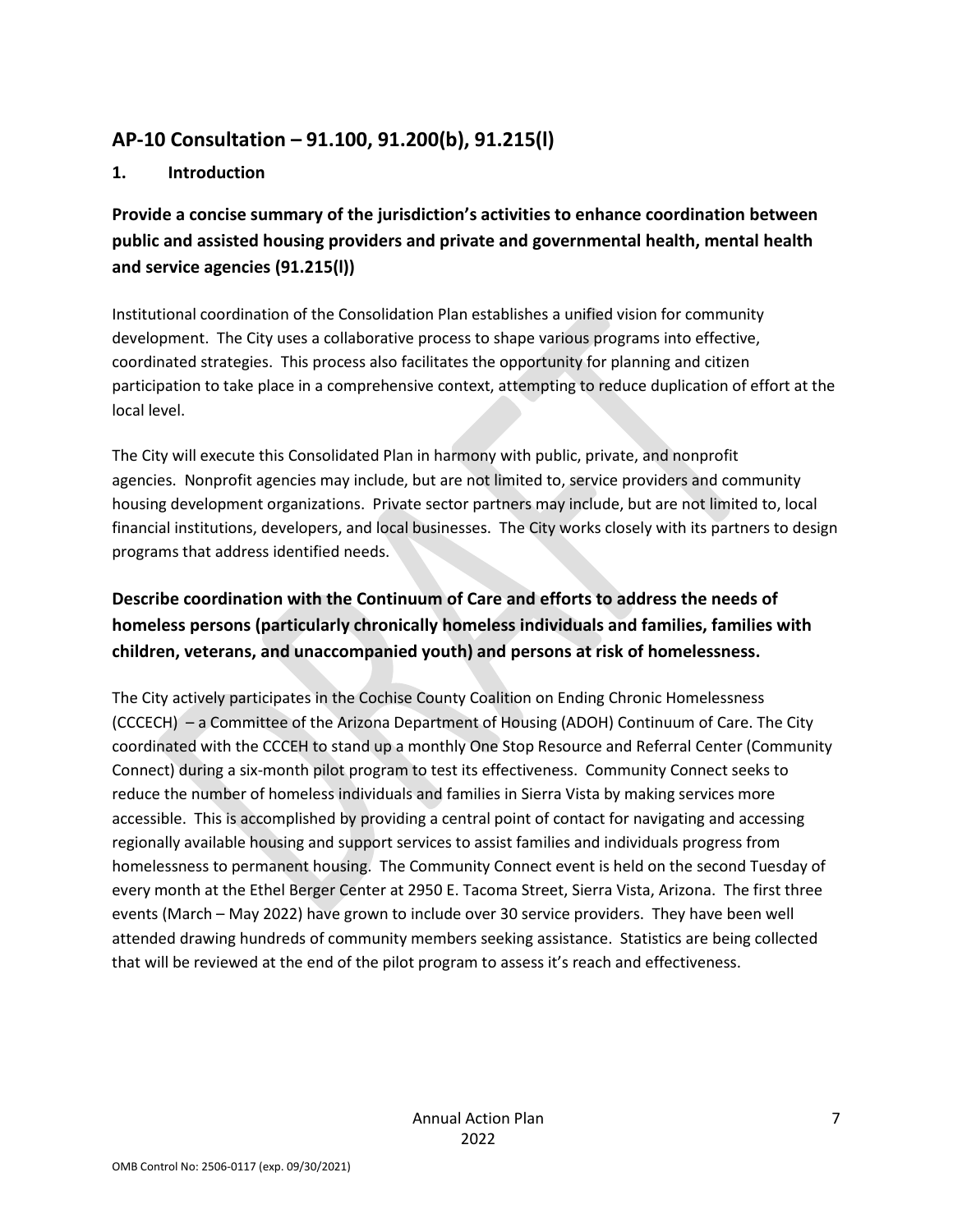**Describe consultation with the Continuum(s) of Care that serves the jurisdiction's area in determining how to allocate ESG funds, develop performance standards for and evaluate outcomes of projects and activities assisted by ESG funds, and develop funding, policies and procedures for the operation and administration of HMIS**

The City does not receive ESG funds, and no agencies received ESG funds.

**2. Describe Agencies, groups, organizations and others who participated in the process and describe the jurisdiction's consultations with housing, social service agencies and other entities**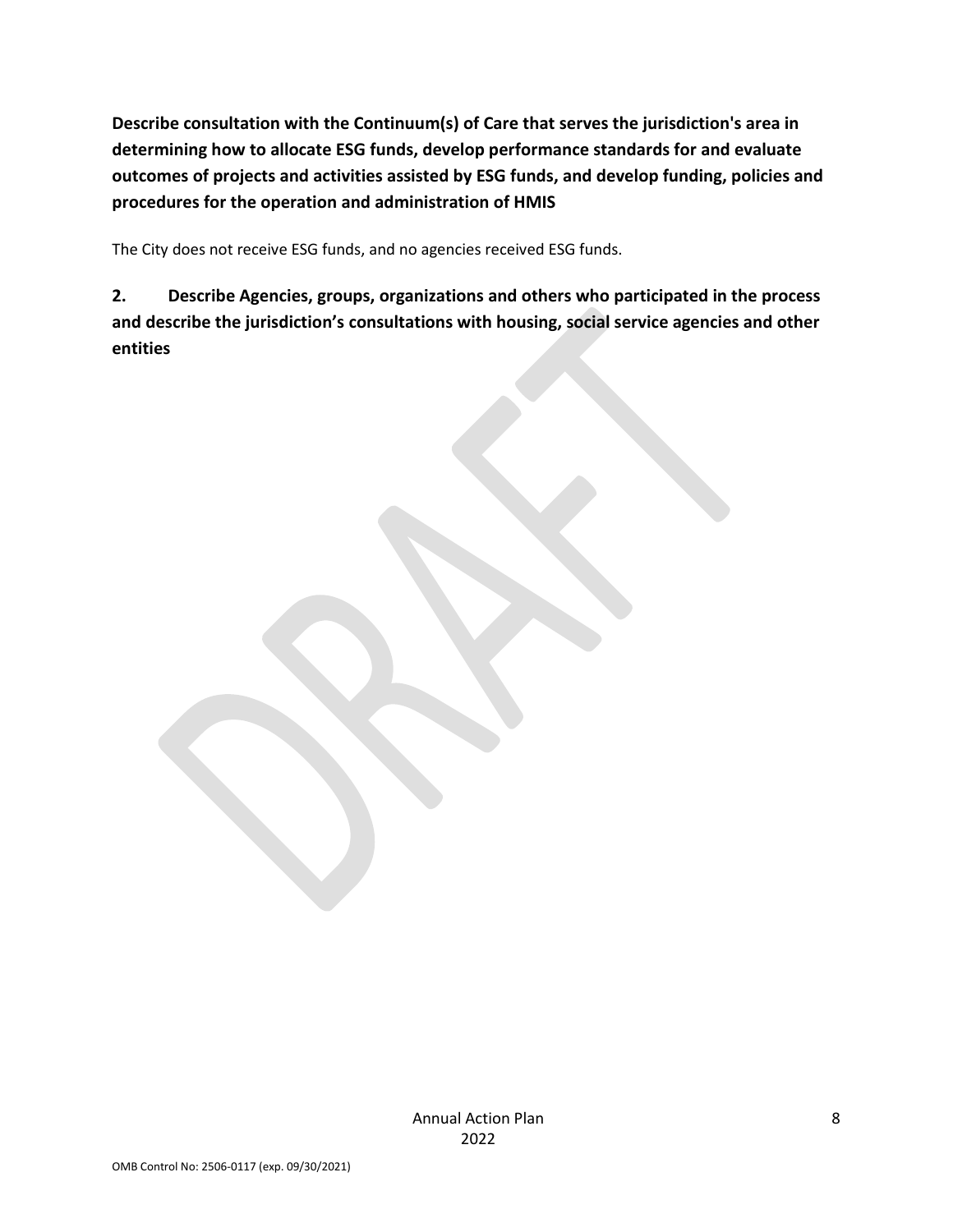| Table 2 - Agencies, groups, organizations who participated |  |  |
|------------------------------------------------------------|--|--|
|------------------------------------------------------------|--|--|

| Agency/Group/Organization                                          | <b>Good Neighbor Alliance</b>                           |
|--------------------------------------------------------------------|---------------------------------------------------------|
| <b>Agency/Group/Organization Type</b>                              | Services-homeless                                       |
| What section of the Plan was addressed by Consultation?            | Homeless Needs - Chronically homeless                   |
|                                                                    | Homeless Needs - Families with children                 |
|                                                                    | Homelessness Needs - Veterans                           |
|                                                                    | Homelessness Needs - Unaccompanied youth                |
|                                                                    | <b>Homelessness Strategy</b>                            |
| Briefly describe how the Agency/Group/Organization was consulted.  | The Agency is consulted on an ongoing basis through our |
| What are the anticipated outcomes of the consultation or areas for | coordinated outreach efforts and work on the Cochise    |
| improved coordination?                                             | Coalition on Ending Chronic Homelessness.               |

**Identify any Agency Types not consulted and provide rationale for not consulting**

### **Other local/regional/state/federal planning efforts considered when preparing the Plan**

| Name of Plan      | <b>Lead Organization</b>             | How do the goals of your Strategic Plan<br>overlap with the goals of each plan? |
|-------------------|--------------------------------------|---------------------------------------------------------------------------------|
| Continuum of Care | <b>Arizona Department of Housing</b> |                                                                                 |

**Table 3 – Other local / regional / federal planning efforts**

**Narrative (optional)**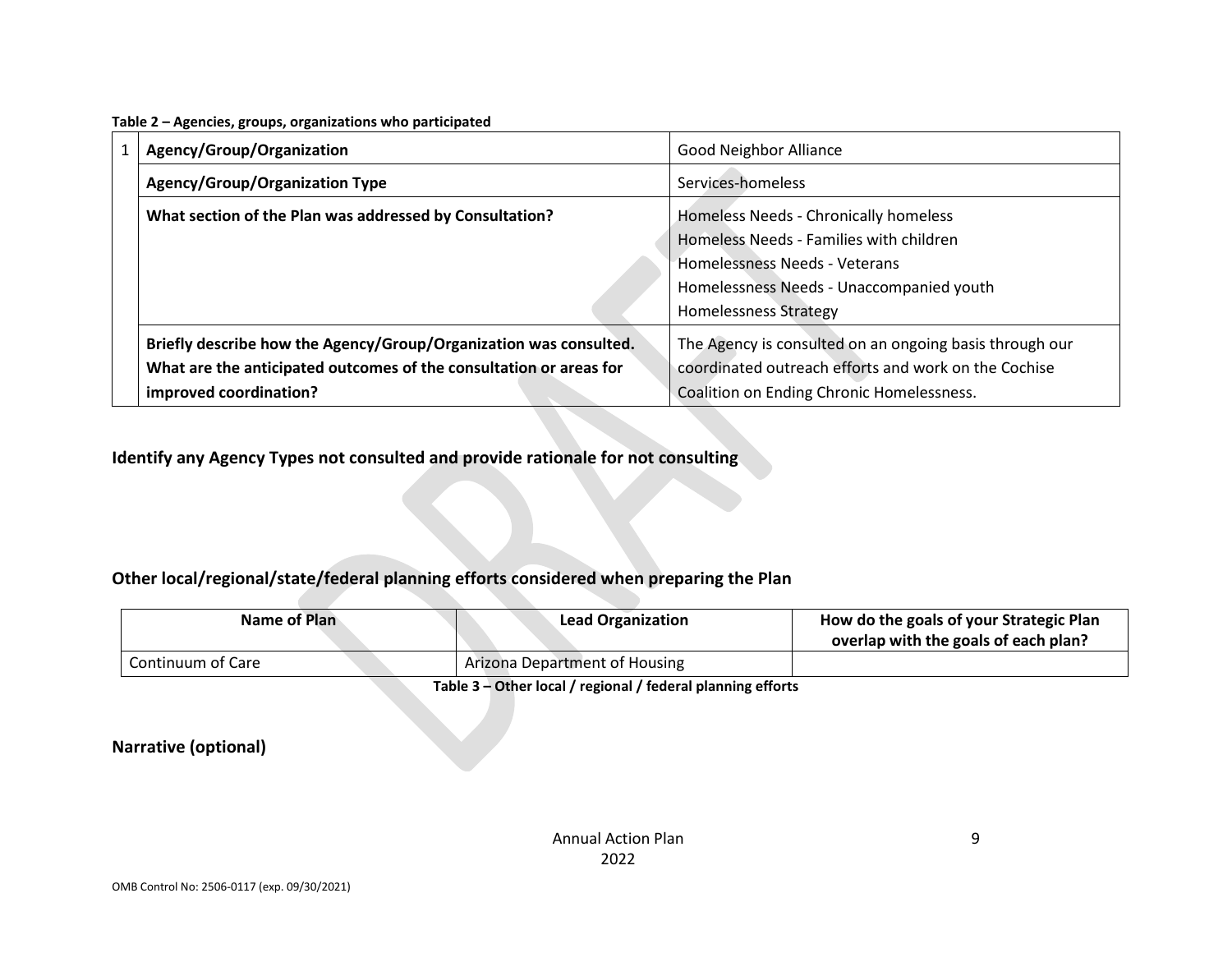### **AP-12 Participation – 91.105, 91.200(c)**

### **1. Summary of citizen participation process/Efforts made to broaden citizen participation Summarize citizen participation process and how it impacted goal-setting**

The City considers the involvement of its low- and moderate-income residents and those agencies that serve the low- and moderate-income residents to be essential to the development and implementation in its Five-Year Consolidated Plan and its Annual Action Plans.

The process began with a "Notice of Funding Availability" seeking applications for proposed projects or program services. This was done through email correspondence to public service providers; newspaper advertisement; and posting on the City's website and social media. Application requirements for PY 2022 CDBG funding were made available on February 4, 2022 with a closing date of March 4, 2022.

A virtual public meeting was held on February 16, 2022, to allow interested citizens, public agencies, community organizations, and other parties to share their opinions on housing and community development needs in the City and to ask questions regarding the funding application process.

On March 10, 2022, the Mayor and City Council held a public hearing and received presentations on the PY 2022 CDBG funding applications.

On June 8, 2022, a public notice was published in the Sierra Vista Herald advertising a second public hearing and 30-day public comment period on the Draft PY 2022 Annual Action Plan commencing on June 8, 2022 and ending on July 8, 2022.

On June 23, 2022, the City Council held a public hearing on the Draft PY 2021 Annual Action Plan.

On July 8, 2022, the public comment period closed. The following comments were received ….. {Insert here}

Comments and concerns raised during the citizen participation process were taken into consideration when developing the Consolidated Plan's goals, objectives and strategies. Priority needs were identified based on available housing data, public input, non-profit agency meetings and other forms of outreach. In addition, the City consulted with various City Departments to identify priority needs and develop corresponding strategies.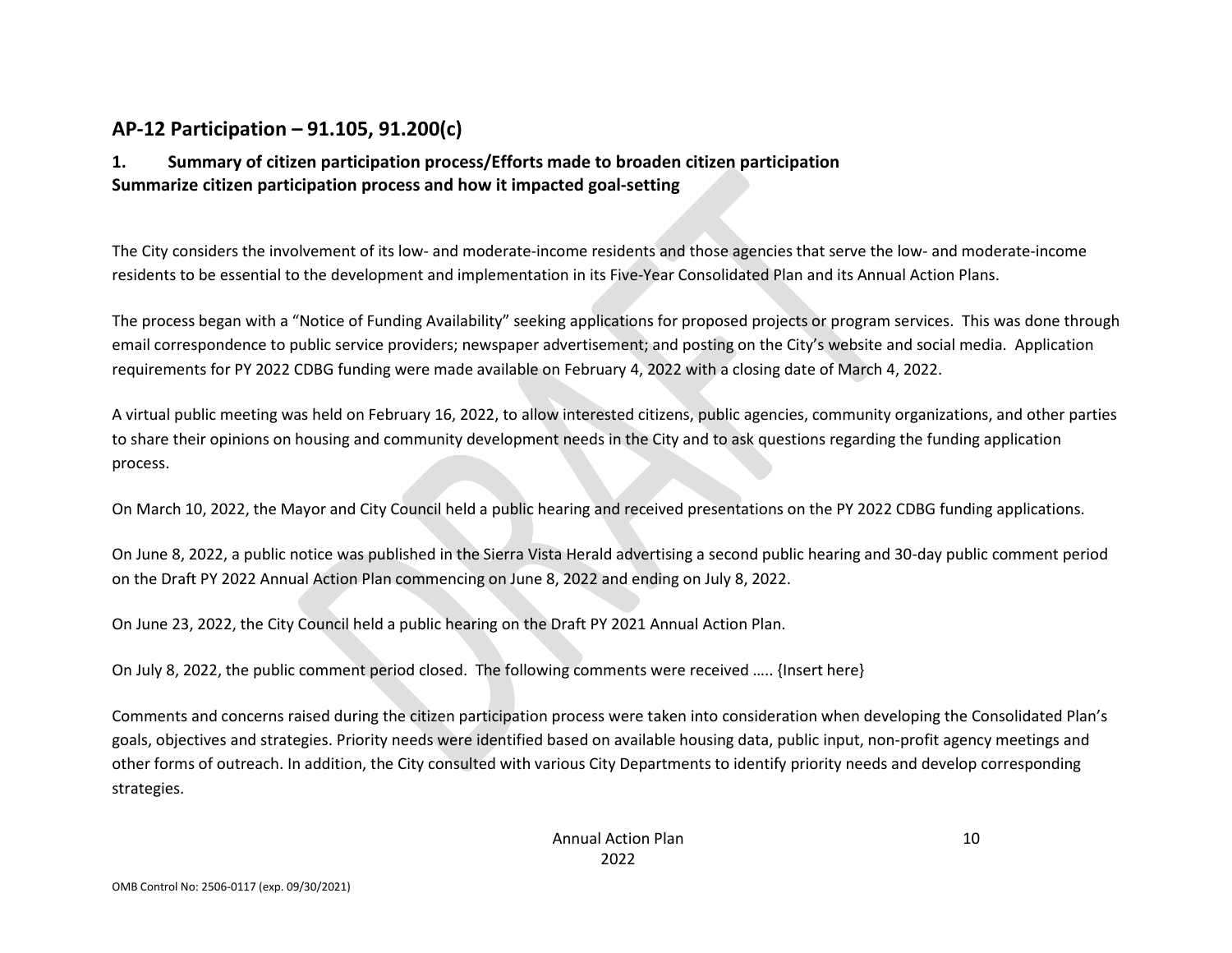### **Citizen Participation Outreach**

| Sort<br>Order | Mode of<br>Outreach      | <b>Target of</b><br>Outreach         | <b>Summary of</b><br>response/attendance                                                                                                                                                                                                                                            | <b>Summary of</b><br>comments received                                                                                                                            | Summary of<br>comments<br>not<br>accepted<br>and reasons      | URL (If<br>applicable)                                                                                                                                                                                                 |
|---------------|--------------------------|--------------------------------------|-------------------------------------------------------------------------------------------------------------------------------------------------------------------------------------------------------------------------------------------------------------------------------------|-------------------------------------------------------------------------------------------------------------------------------------------------------------------|---------------------------------------------------------------|------------------------------------------------------------------------------------------------------------------------------------------------------------------------------------------------------------------------|
| 1             | Public<br><b>Meeting</b> | Non-<br>targeted/broa<br>d community | Virtual meeting held on 2/16/22<br>attended by representatives of<br>Salvation Army, Southern Legal<br>Aid, and Arizona at Work.                                                                                                                                                    | Comments and questions<br>were received about the<br>CDBG eligibility and<br>applications requirements,<br>potential project/program<br>discussion, and schedule. | All<br>comments<br>were<br>accepted.                          |                                                                                                                                                                                                                        |
| 2             | Public<br><b>Hearing</b> | Non-<br>targeted/broa<br>d community | Public hearing held on 3/10/22<br>during regular City Council<br>meeting attended by staff and<br>interested members of the<br>public. Presentations were made<br>by Staff and representatives of<br>the Dream Center and United<br>Way of Sierra Vista and Cochise<br>County, Inc. | See meeting minutes.                                                                                                                                              | All<br>comments<br>that were<br>provided<br>were<br>accepted. | http://docserve<br>.sierravistaaz.go<br>v/Home/City%2<br><b>OCouncil/City%</b><br>20Council%20M<br>eeting%20Minu<br>tes/2022%20M<br>eeting%20Minu<br>tes/Regular%20<br>Meeting%20Mi<br>nutes%2003102<br>$\overline{2}$ |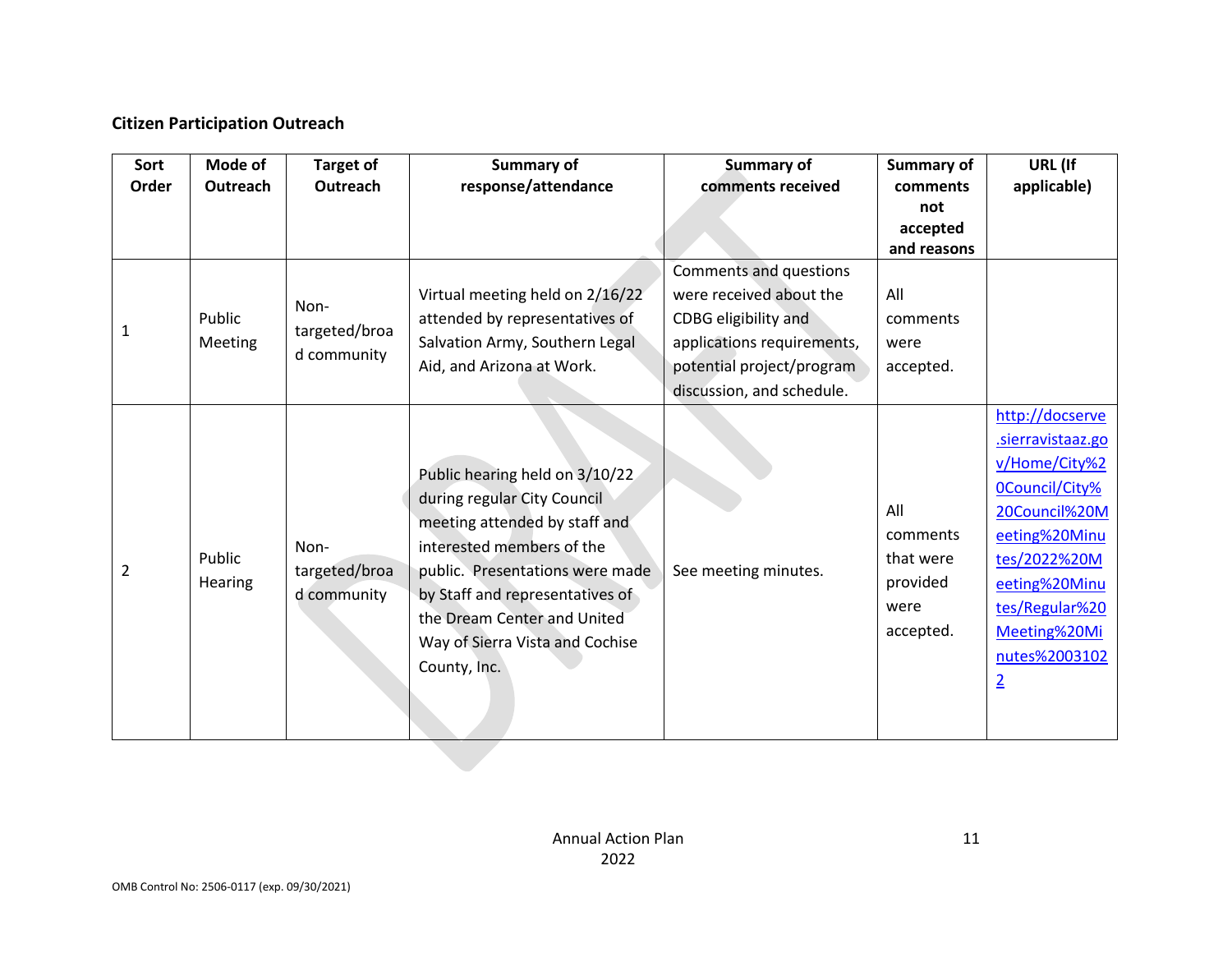| Sort  | Mode of                  | <b>Target of</b>                     | Summary of                                                                                                                                                                                         | <b>Summary of</b>   | <b>Summary of</b>                                             | URL (If     |
|-------|--------------------------|--------------------------------------|----------------------------------------------------------------------------------------------------------------------------------------------------------------------------------------------------|---------------------|---------------------------------------------------------------|-------------|
| Order | <b>Outreach</b>          | Outreach                             | response/attendance                                                                                                                                                                                | comments received   | comments<br>not<br>accepted<br>and reasons                    | applicable) |
| 3     | Public<br><b>Hearing</b> | Non-<br>targeted/broa<br>d community | Public hearing held on 06/23/22<br>during regular City Council<br>meeting attended by staff and<br>interested members of the public<br>regarding Draft PY 22 Annual<br>Action Plan.                | See meeting minutes | All<br>comments<br>that were<br>provided<br>were<br>accepted. |             |
| 4     | Newspape<br>r Ad         | Non-<br>targeted/broa<br>d community | Public hearing notices were<br>published in the Sierra Vista<br>Herald/Review for the tentative<br>selection meeting (presentation<br>of funding requests) and on the<br>Draft Annual Action Plan. |                     |                                                               |             |

**Table 4 – Citizen Participation Outreach**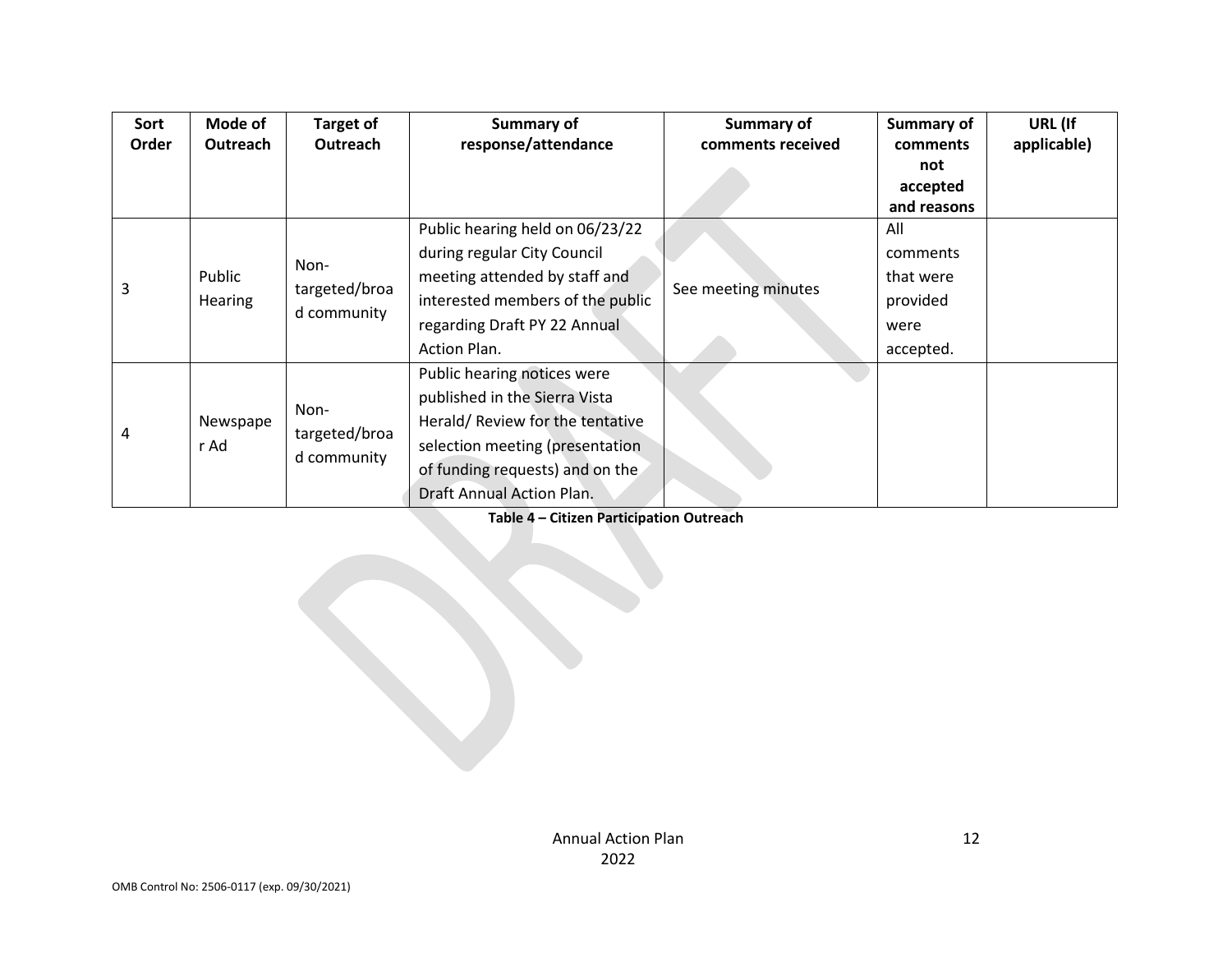# **Expected Resources**

### **AP-15 Expected Resources – 91.220(c)(1,2)**

#### **Introduction**

The Five-Year Consolidated Plan identifies the federal, state, local and private resources expected to be available to the City of Sierra Vista to address the priority needs and specific objectives identified in the Strategic Plan. These resources are summarized in SP-35.

Sierra Vista anticipates an estimated total allocation of \$252,172 in CDBG funding for PY 22. CDBG funds will be used for public facility improvements and housing rehabilitation.

| <b>Anticipated Resources</b> |  |
|------------------------------|--|
|------------------------------|--|

| Program     | Source   | <b>Uses of Funds</b>   | <b>Expected Amount Available Year 1</b> |         | <b>Expected Amount</b> | <b>Narrative Description</b> |                     |                               |
|-------------|----------|------------------------|-----------------------------------------|---------|------------------------|------------------------------|---------------------|-------------------------------|
|             | of Funds |                        | Annual                                  | Program | <b>Prior Year</b>      | Total:                       | <b>Available</b>    |                               |
|             |          |                        | Allocation:                             | Income: | <b>Resources:</b>      | \$                           | <b>Remainder of</b> |                               |
|             |          |                        |                                         |         |                        |                              | <b>ConPlan</b>      |                               |
|             |          |                        |                                         |         |                        |                              |                     |                               |
| <b>CDBG</b> | public - | Acquisition            |                                         |         |                        |                              |                     | Additional resources for      |
|             | federal  | Admin and              |                                         |         |                        |                              |                     | leveraging may include State  |
|             |          | Planning               |                                         |         |                        |                              |                     | and Federal grants, City      |
|             |          | Economic               |                                         |         |                        |                              |                     | Departments, public or social |
|             |          | Development            |                                         |         |                        |                              |                     | service providers, or other   |
|             |          | Housing                |                                         |         |                        |                              |                     | sources.                      |
|             |          | Public                 |                                         |         |                        |                              |                     |                               |
|             |          | Improvements           |                                         |         |                        |                              |                     |                               |
|             |          | <b>Public Services</b> | 252,172                                 | 0       | 258,431                | 510,603                      | 86,464              |                               |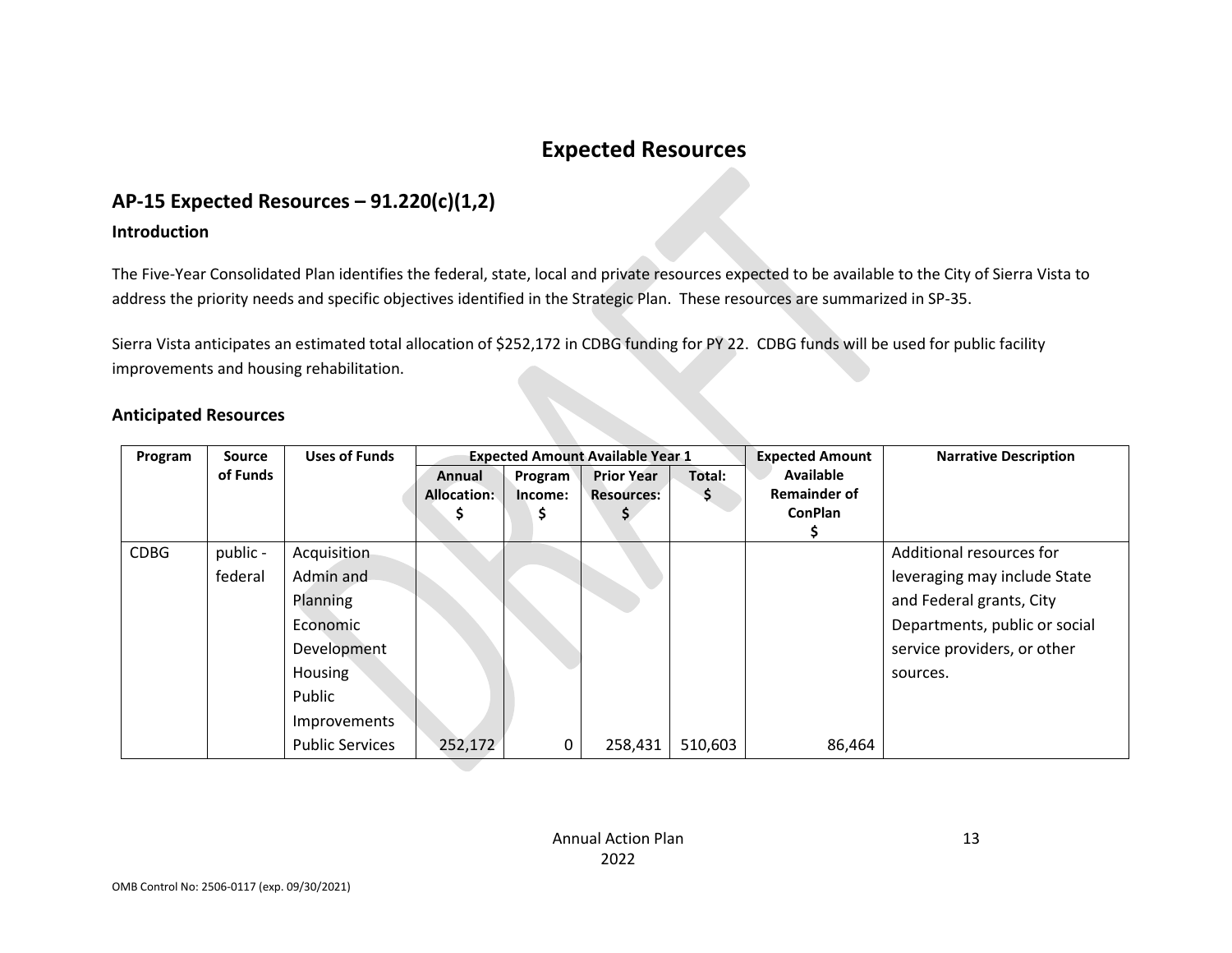| Program | Source   | <b>Uses of Funds</b>   | <b>Expected Amount Available Year 1</b> |                    |                                        |             | <b>Expected Amount</b>                             | <b>Narrative Description</b> |
|---------|----------|------------------------|-----------------------------------------|--------------------|----------------------------------------|-------------|----------------------------------------------------|------------------------------|
|         | of Funds |                        | Annual<br>Allocation:                   | Program<br>Income: | <b>Prior Year</b><br><b>Resources:</b> | Total:<br>S | Available<br><b>Remainder of</b><br><b>ConPlan</b> |                              |
| Other   | public - | Economic               |                                         |                    |                                        |             |                                                    |                              |
|         | federal  | Development            |                                         |                    |                                        |             |                                                    |                              |
|         |          | <b>Public Services</b> | 0                                       | 0                  | $\Omega$                               | 0           | 0                                                  |                              |
| Other   | public - | <b>Public Services</b> |                                         |                    |                                        |             |                                                    |                              |
|         | federal  |                        | 0                                       | 0                  | 0                                      | 0           | 0                                                  |                              |

**Table 5 - Expected Resources – Priority Table**

### **Explain how federal funds will leverage those additional resources (private, state and local funds), including a description of how matching requirements will be satisfied**

The City will look to leverage funds, if available, from State and Federal grants, City Departments (e.g. Public Works, Parks and Leisure, Code Enforcement, and Building), public or social service providers, or other sources against CDBG dollars. In the future, the City will continue to pursue funding from private, public, and federal sources to accomplish community and economic development objectives. It's important to note that the entire CDBG allocation is being used for eligible projects. CDBG grant administration is handled using existing staff resources using general fund tax dollars. Moreover, this includes preparation of environmental reviews, planning and design services, and Davis-Bacon compliance. Public Works and Parks Staff contribute labor towards small sidewalk and landscape projects in public rights of way and parks.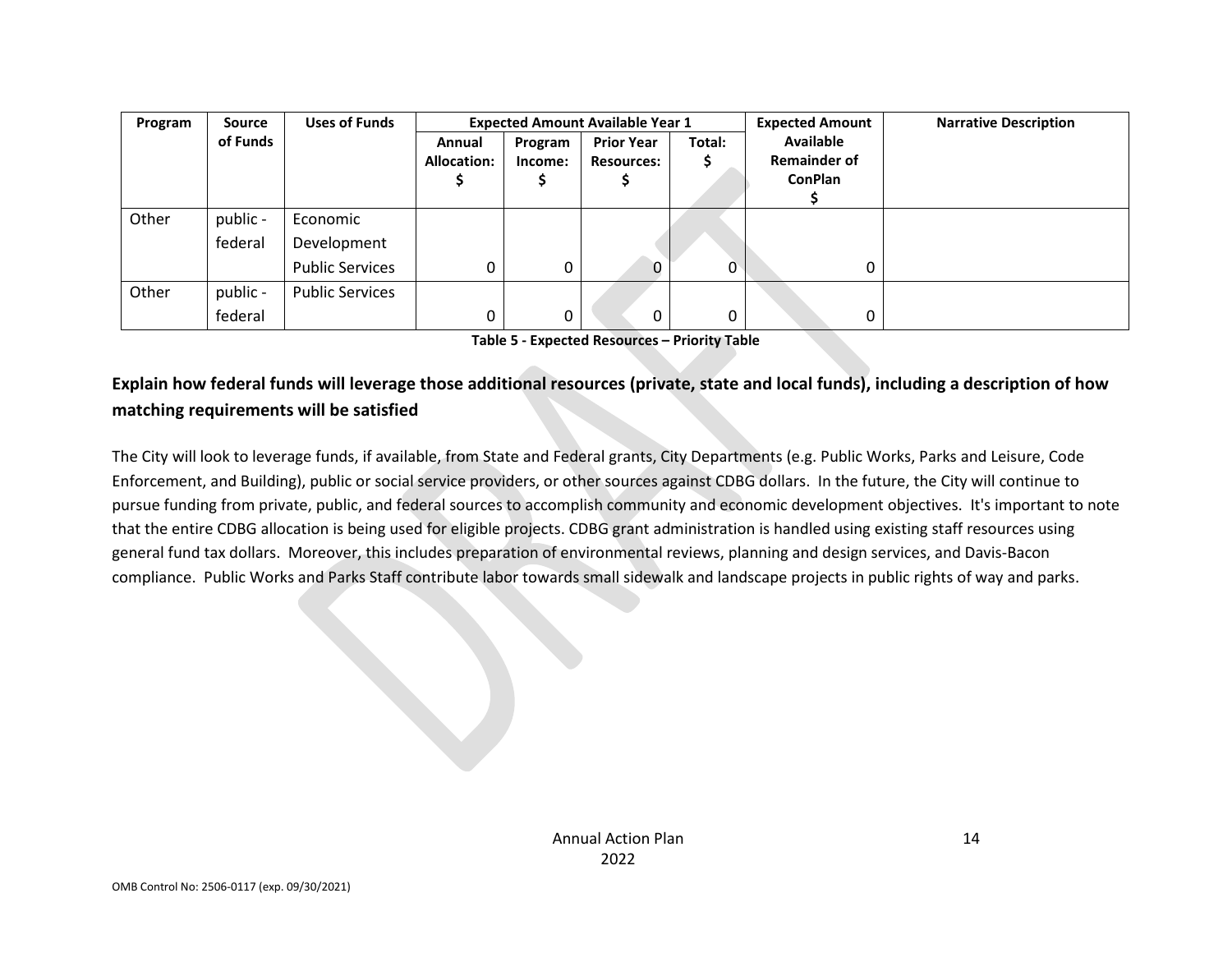### **If appropriate, describe publicly owned land or property located within the jurisdiction that may be used to address the needs identified in the plan**

The PY 2022 CDBG allocates funds for public facility improvements at Solider Creek Park.

#### **Discussion**

Please see the preceding responses.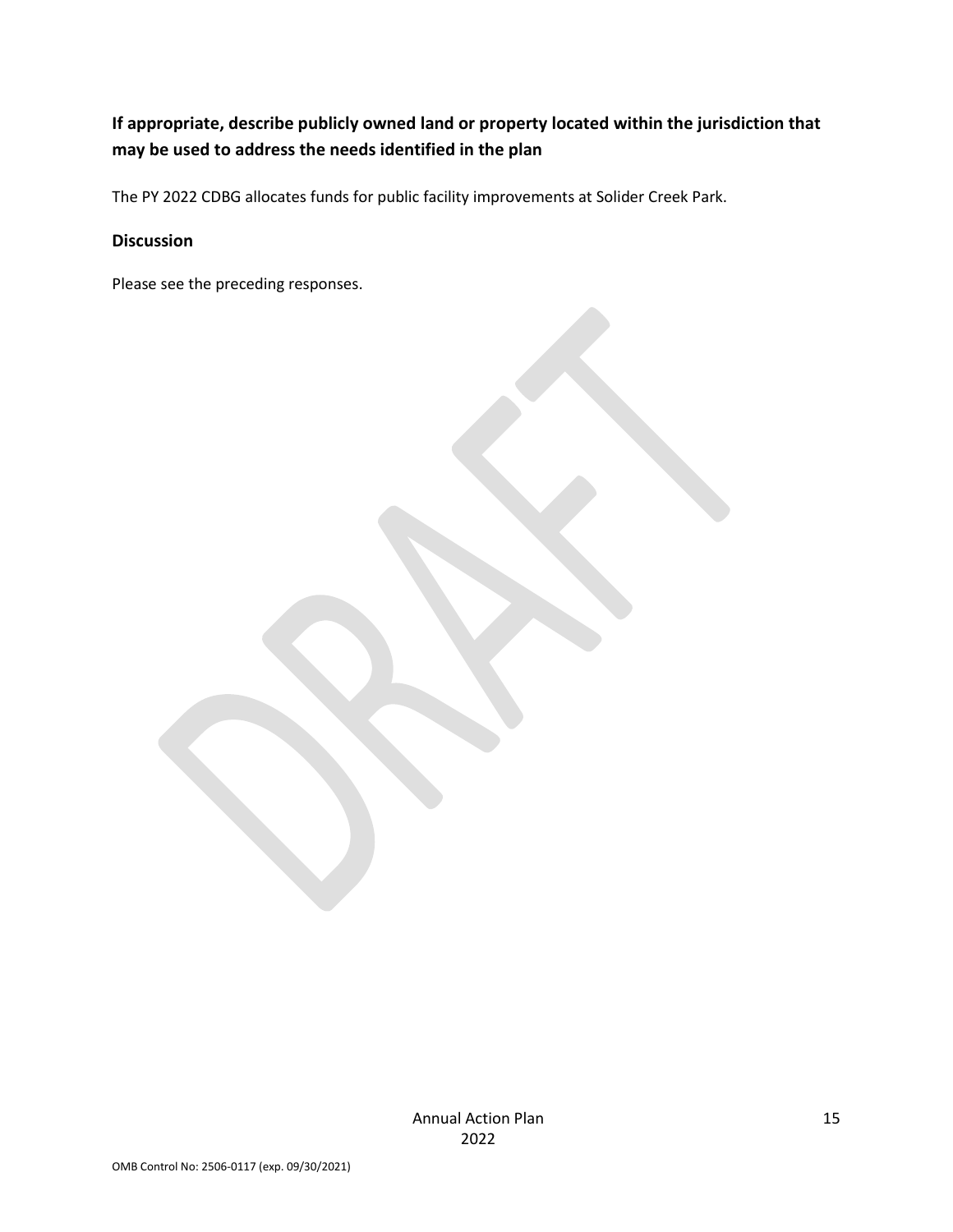# **Annual Goals and Objectives**

# **AP-20 Annual Goals and Objectives**

#### **Goals Summary Information**

| Sort           | <b>Goal Name</b>              | <b>Start</b> | End  | Category    | <b>Geographic Area</b> | <b>Needs Addressed</b>      |           | <b>Goal Outcome</b>      |
|----------------|-------------------------------|--------------|------|-------------|------------------------|-----------------------------|-----------|--------------------------|
| Order          |                               | Year         | Year |             |                        |                             |           | <b>Indicator</b>         |
|                | Public                        | 2019         | 2023 | Non-Housing | Low/Mod                | Public                      | CDBG:     | Public Facility or       |
|                | Infrastructure/Facility       |              |      | Community   | Neighborhoods          | Improvements/Infrastructure | \$227,172 | Infrastructure           |
|                | Improvements                  |              |      | Development |                        |                             |           | Activities other than    |
|                |                               |              |      |             |                        |                             |           | Low/Moderate             |
|                |                               |              |      |             |                        |                             |           | Income Housing           |
|                |                               |              |      |             |                        |                             |           | <b>Benefit: 2514</b>     |
|                |                               |              |      |             |                        |                             |           | <b>Persons Assisted</b>  |
| $\overline{2}$ | <b>Housing Rehabilitation</b> | 2019         | 2023 | Affordable  | Citywide               | Safe/Decent Housing         | CDBG:     | <b>Homeowner Housing</b> |
|                | and Services                  |              |      | Housing     |                        |                             | \$25,000  | Rehabilitated: 3         |
|                |                               |              |      |             |                        |                             |           | <b>Household Housing</b> |
|                |                               |              |      |             |                        |                             |           | Unit                     |

**Table 6 – Goals Summary**

**Goal Descriptions**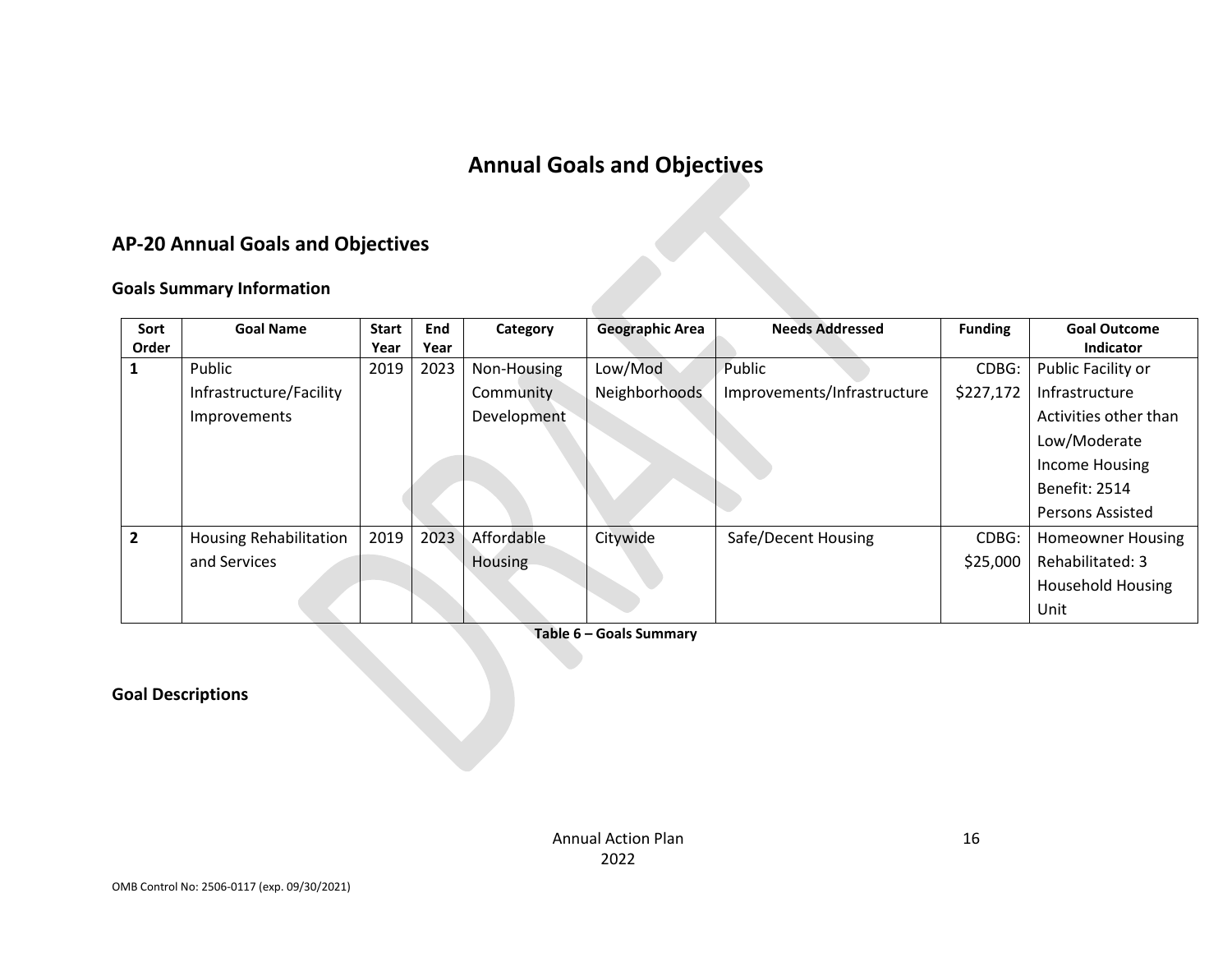| <b>Goal Name</b>   | Public Infrastructure/Facility Improvements                                                                             |
|--------------------|-------------------------------------------------------------------------------------------------------------------------|
| Goal               | Funding will be used for landscape, lighting and recreational features at Soldier Creek Park (first priority) and James |
| <b>Description</b> | Landwehr Plaza (if funding allows).                                                                                     |
| <b>Goal Name</b>   | Housing Rehabilitation and Services                                                                                     |
| Goal               | <b>Emergency Home Repair and Disabilities Modification Program</b>                                                      |
| <b>Description</b> |                                                                                                                         |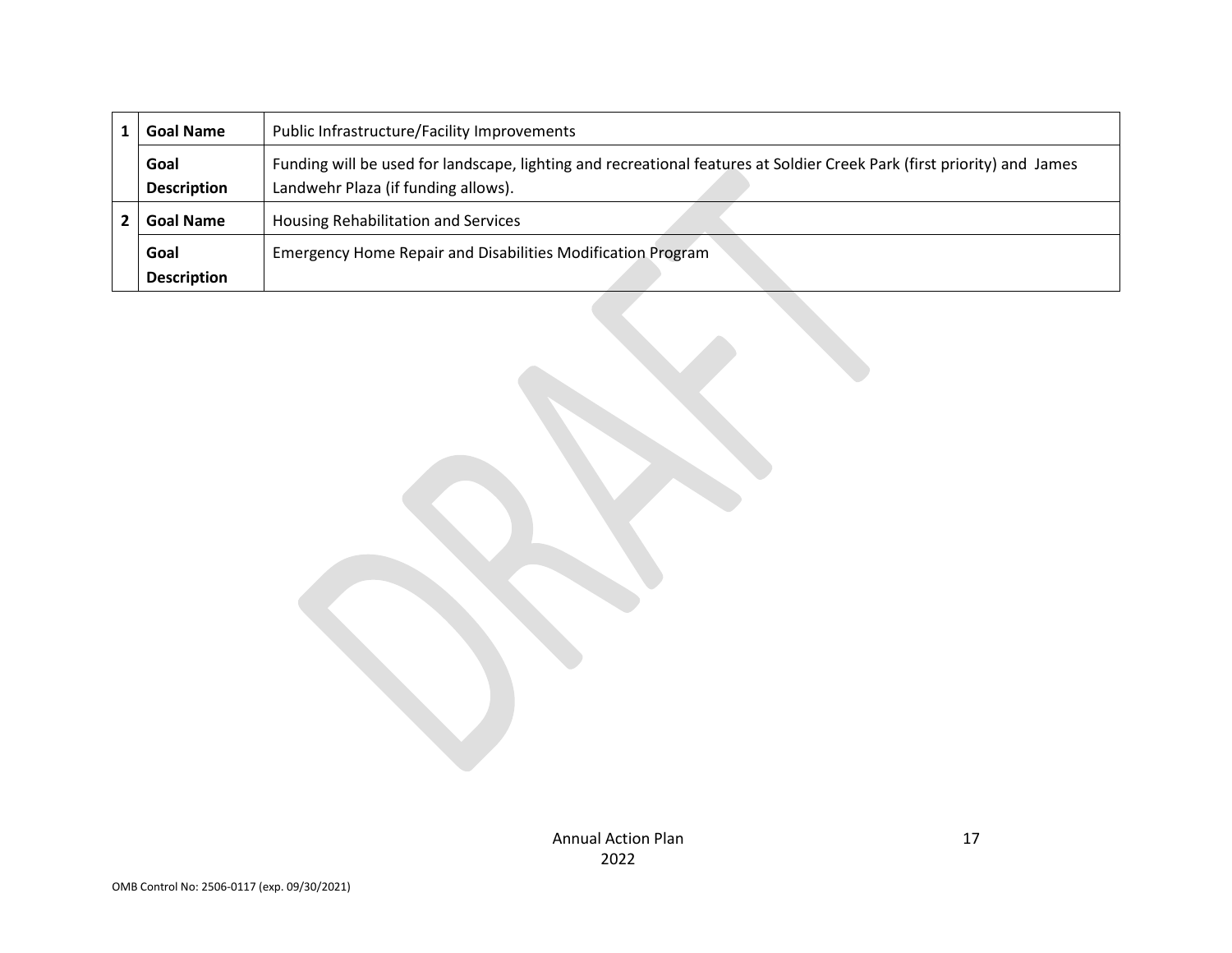# **Projects**

# **AP-35 Projects – 91.220(d)**

### **Introduction**

The City's planned actions for PY 2022 Annual Action Plan are intended to support community development for the City's low- and moderate-income populations as well as carrying out emergency home repairs benefitting owner-occupied, low-income households.

### **Projects**

| <b>Project Name</b>            |  |
|--------------------------------|--|
| N GARDEN AVE PARK IMPROVEMENTS |  |
| <b>EMERGENCY HOME REPAIR</b>   |  |

**Table 7 - Project Information**

### **Describe the reasons for allocation priorities and any obstacles to addressing underserved needs**

In the Consolidated Plan, the principal needs identified are: 1) Public Infrastructure/Facility Improvements, 2) Housing Rehabilitation and Services, 3) Provision of Needed Services, 4) Neighborhood Stabilization, 5) Economic Development and 6) Fair Housing. The 2019 Public Meetings and Public Hearings were instrumental in identifying these principal needs for our community. However, Public Improvements and Infrastructure continue to receive *high* rankings because they are a means to make significant improvements in the quality of life in the distressed neighborhoods.

The development of the Annual Action Plan involved consultation with those agencies involved in delivering housing, housing services, and community improvements. Meetings and discussions were held between the staff of the City's Department of Community Development and other City Departments, as well as conducting meetings with appropriate housing and social service agencies. Public input was also solicited through a public meeting and public hearings. The project selected to receive funding meet objectives and goals set by the City to address the needs of low- and moderateincome persons on an area basis.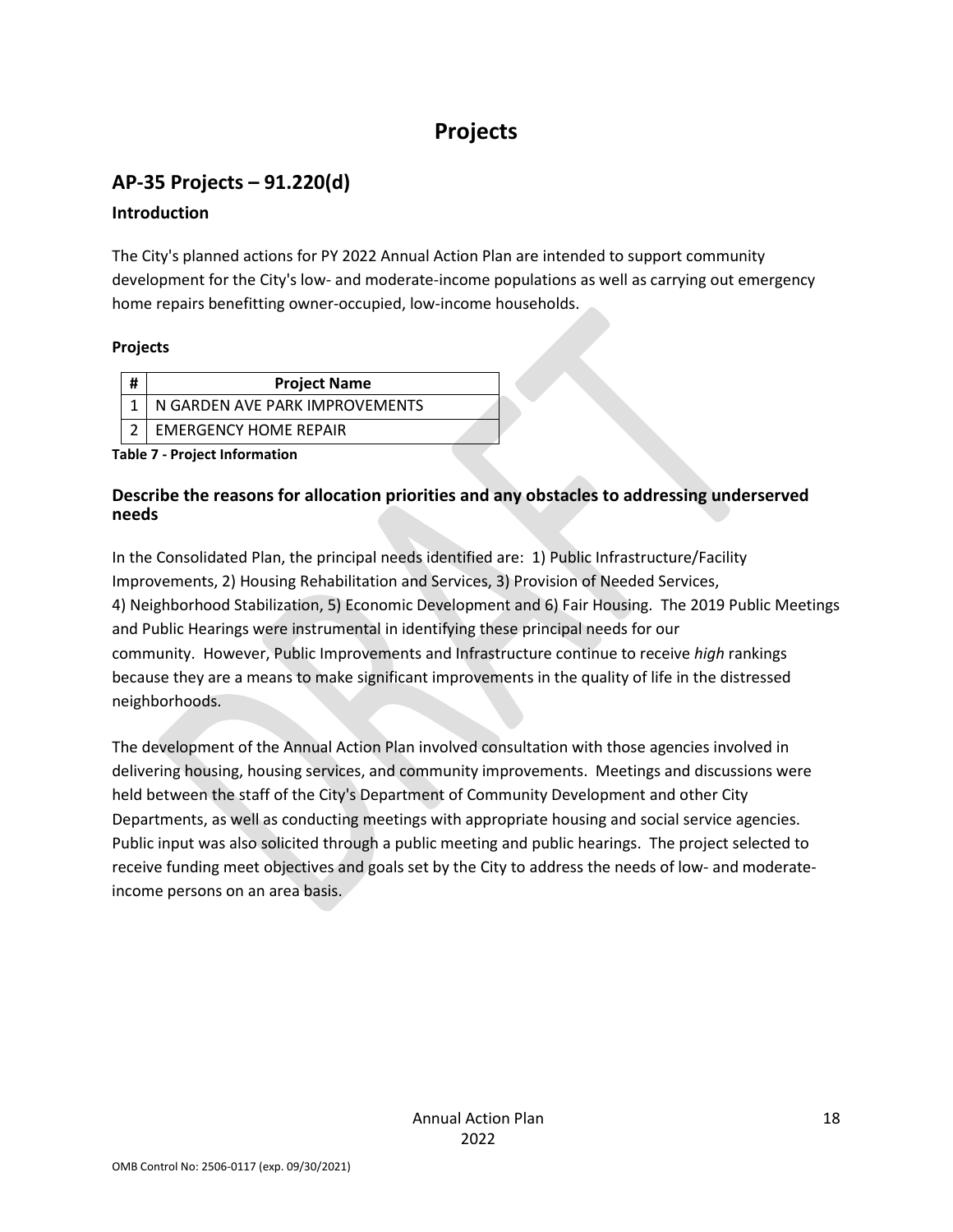# **AP-38 Project Summary**

### **Project Summary Information**

| <b>Project Name</b>                    | N GARDEN AVE PARK IMPROVEMENTS                                                                                                                                                                                                                                                                                                                                                                                                                                                                                                                                                                   |
|----------------------------------------|--------------------------------------------------------------------------------------------------------------------------------------------------------------------------------------------------------------------------------------------------------------------------------------------------------------------------------------------------------------------------------------------------------------------------------------------------------------------------------------------------------------------------------------------------------------------------------------------------|
| <b>Target Area</b>                     | Yes                                                                                                                                                                                                                                                                                                                                                                                                                                                                                                                                                                                              |
| <b>Goals Supported</b>                 | Public Infrastructure/Facility Improvements                                                                                                                                                                                                                                                                                                                                                                                                                                                                                                                                                      |
| <b>Needs Addressed</b>                 | Public Improvements/Infrastructure                                                                                                                                                                                                                                                                                                                                                                                                                                                                                                                                                               |
| <b>Funding</b>                         | \$227,172                                                                                                                                                                                                                                                                                                                                                                                                                                                                                                                                                                                        |
| <b>Description</b>                     | Add landscaping, lighting, and recreational features to Soldier Creek Park<br>and Landwher Plaza (based on available funding).                                                                                                                                                                                                                                                                                                                                                                                                                                                                   |
| <b>Target Date</b>                     | 6/30/2025                                                                                                                                                                                                                                                                                                                                                                                                                                                                                                                                                                                        |
| <b>Estimate the number</b>             | Total Population - 1,270                                                                                                                                                                                                                                                                                                                                                                                                                                                                                                                                                                         |
| and type of families                   | Age 65 + - 14.3%                                                                                                                                                                                                                                                                                                                                                                                                                                                                                                                                                                                 |
| that will benefit from<br>the proposed | Minority - 41.7%                                                                                                                                                                                                                                                                                                                                                                                                                                                                                                                                                                                 |
| activities                             | Limited $-6.1%$                                                                                                                                                                                                                                                                                                                                                                                                                                                                                                                                                                                  |
|                                        | No Vehicle $-15.7%$                                                                                                                                                                                                                                                                                                                                                                                                                                                                                                                                                                              |
|                                        | Low-Mod Income - 53.0%                                                                                                                                                                                                                                                                                                                                                                                                                                                                                                                                                                           |
| <b>Location Description</b>            | West End, Garden Canyon, Block Group 3, Census Tract 15.02                                                                                                                                                                                                                                                                                                                                                                                                                                                                                                                                       |
| <b>Planned Activities</b>              | This project will build upon the PY 2019 CDBG project that provided an<br>ADA accessible shared use pathway that connects the sidewalk along<br>Taylor Drive to the recreational facilities inside the park. The proposed<br>improvements will be constructed concurrent with the renovation of<br>North Garden Avenue to create a more pedestrian friendly, aesthetically<br>pleasing streetscape environment more conducive to holding special<br>events. The park is located within a Low-Income Housing Tax Credit<br>Qualified Census Tract (BG 3, CT 15.02) that contains 1,270 residents. |
|                                        | The proposed project involves adding landscaping, irrigation, lighting, and<br>recreational features to enhance the upper portion of Soldier Creek Park<br>that was previously unusable. The scope of the project will be developed<br>with input from the West End and Parks and Recreation Commissions. If<br>the budget allows, the City will include extending improvements to<br>Landwher Plaza to the north of Soldier Creek to enhance the public realm.                                                                                                                                  |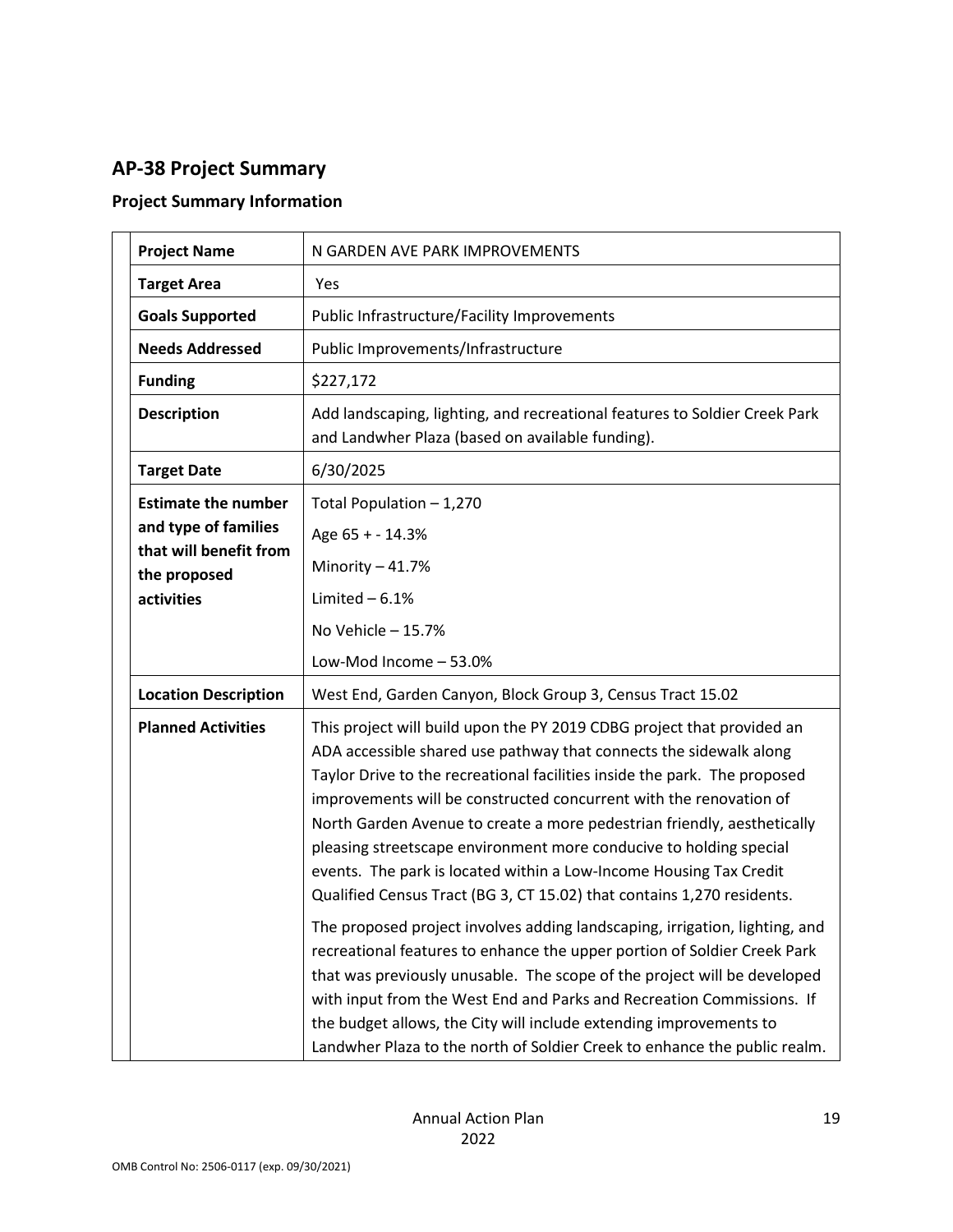| $\overline{2}$ | <b>Project Name</b>                                                                                     | <b>EMERGENCY HOME REPAIR</b>                                                                                                                                                                                                                                                                                                                                                        |
|----------------|---------------------------------------------------------------------------------------------------------|-------------------------------------------------------------------------------------------------------------------------------------------------------------------------------------------------------------------------------------------------------------------------------------------------------------------------------------------------------------------------------------|
|                | <b>Target Area</b>                                                                                      | Citywide                                                                                                                                                                                                                                                                                                                                                                            |
|                | <b>Goals Supported</b>                                                                                  | Housing Rehabilitation and Services                                                                                                                                                                                                                                                                                                                                                 |
|                | <b>Needs Addressed</b>                                                                                  | Provide Affordable Housing Opportunities                                                                                                                                                                                                                                                                                                                                            |
|                | <b>Funding</b>                                                                                          | \$25,000                                                                                                                                                                                                                                                                                                                                                                            |
|                | <b>Description</b>                                                                                      | This program assists homeowners in Sierra Vista in making emergency<br>repairs to substandard housing conditions. Substandard conditions<br>include those posing a serious threat to the health, safety or welfare of<br>the household or affecting the immediate livability of the home.<br>Emergency assistance is granted based on priority and eligibility of the<br>emergency. |
|                | <b>Target Date</b>                                                                                      | 6/30/2025                                                                                                                                                                                                                                                                                                                                                                           |
|                | <b>Estimate the number</b><br>and type of families<br>that will benefit from<br>the proposed activities | Three owner-occupied, low-moderate income households                                                                                                                                                                                                                                                                                                                                |
|                | <b>Location Description</b>                                                                             | Citywide                                                                                                                                                                                                                                                                                                                                                                            |
|                | <b>Planned Activities</b>                                                                               | Depends upon emergency. Examples include, but are not limited to:<br>plumbing, electrical, heating/cooling, roof repair, ramp installation<br>generally not exceeding \$7,500.                                                                                                                                                                                                      |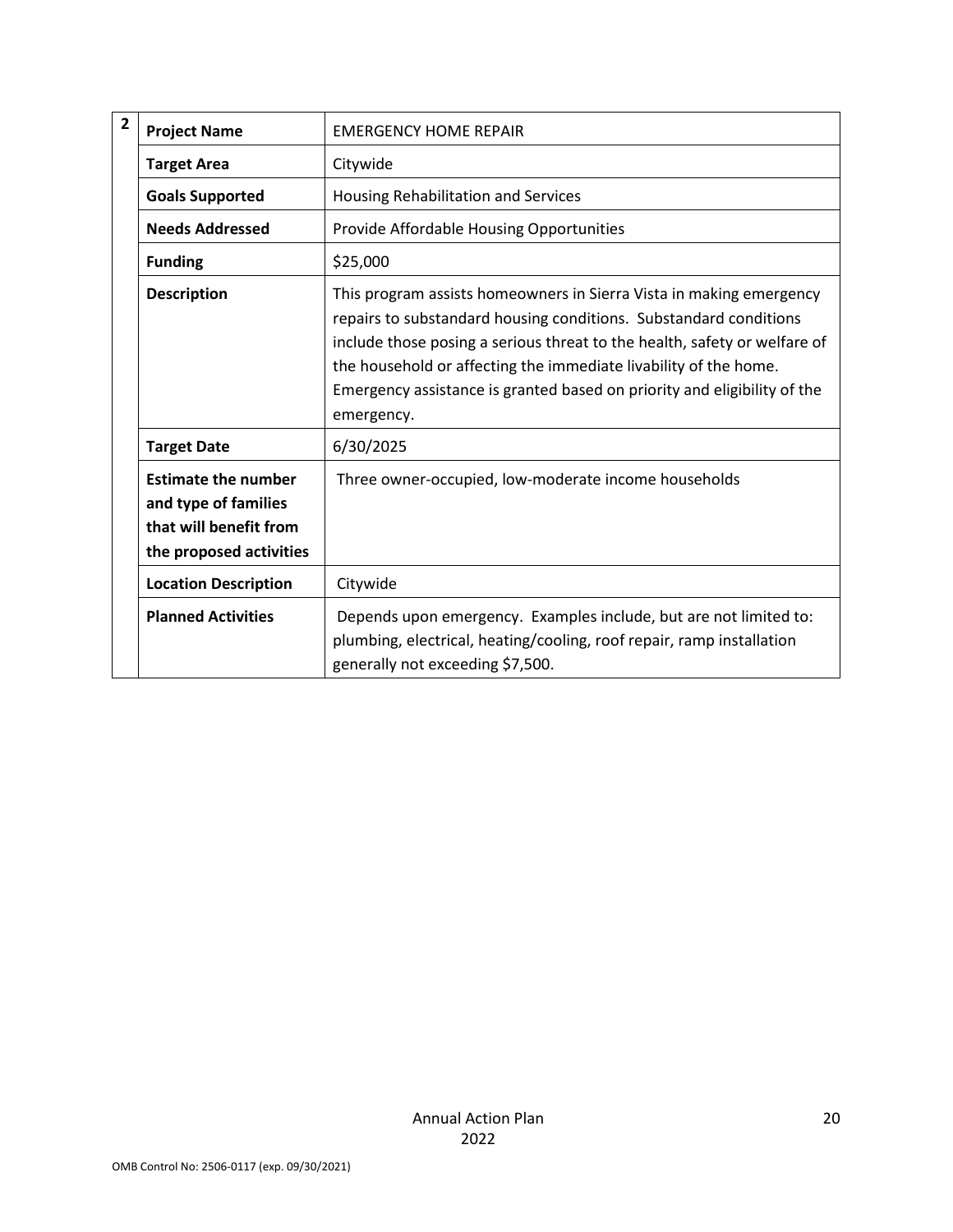# **AP-50 Geographic Distribution – 91.220(f)**

### **Description of the geographic areas of the entitlement (including areas of low-income and minority concentration) where assistance will be directed**

Low and moderate income areas in the City are those areas and locations which have the greatest need for public investment.

#### **Geographic Distribution**

| <b>Target Area</b>    | <b>Percentage of Funds</b> |  |
|-----------------------|----------------------------|--|
| Citywide              |                            |  |
| Low/Mod Neighborhoods |                            |  |

**Table 8 - Geographic Distribution** 

#### **Rationale for the priorities for allocating investments geographically**

The City has worked closely with the public and civic leaders to ascertain the priority needs within the targeted areas. Meetings with agency providers, neighborhood associations, and the West End Commission guided the prioritization of needs. These priority needs include infrastructure improvements such as proper drainage and sidewalks, removing slum/blight, and increasing code enforcement, public facility improvements to neighborhood parks, and public services. The North Garden Avenue Park Improvements are site specific and will provide a low to moderate income area benefit upon completion. The emergency home repair and disabilities modification program will be offered to income qualified, owner-occupied households on a citywide basis.

#### **Discussion**

The City of Sierra Vista has identified the above projects to implement the five-year goals of the Strategic Plan. These activities benefit low- and moderate-income persons on a Citywide and within the City's low to moderate income areas.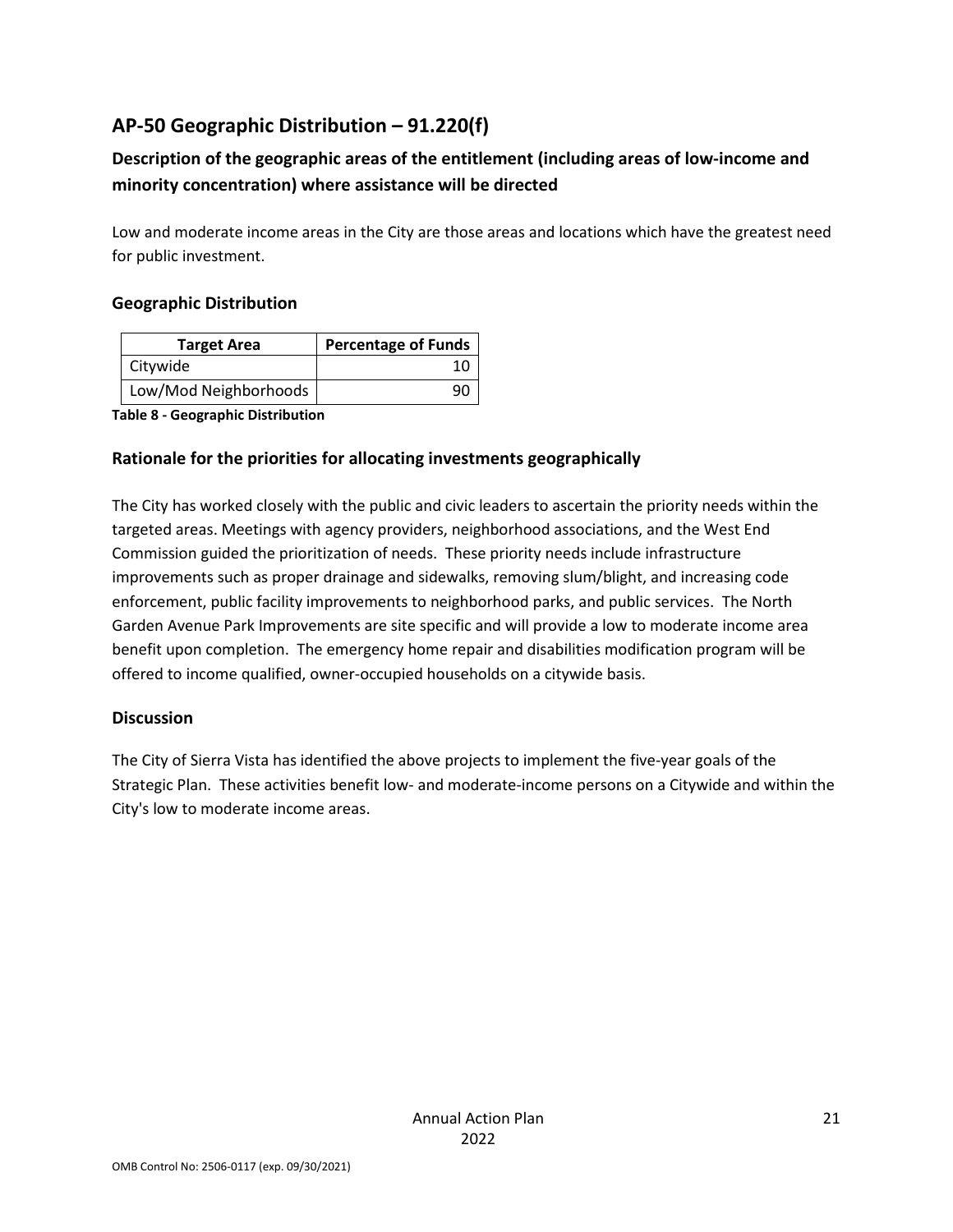# **Affordable Housing**

# **AP-55 Affordable Housing – 91.220(g)**

### **Introduction**

The City places a high priority on providing homeownership opportunity in Sierra Vista. This goal shall be addressed, in part, by local non-profit organizations and developers that construct new, modestly priced, affordable houses, or repair existing houses for resale to lower-income, first-time homebuyers. In addition, the City shall seek creative ways in which we can provide affordable housing opportunities and a means for obtaining such.

| One Year Goals for the Number of Households to be Supported |  |
|-------------------------------------------------------------|--|
| Homeless                                                    |  |
| Non-Homeless                                                |  |
| Special-Needs                                               |  |
| Total                                                       |  |

**Table 9 - One Year Goals for Affordable Housing by Support Requirement**

| One Year Goals for the Number of Households Supported Through |  |  |
|---------------------------------------------------------------|--|--|
| <b>Rental Assistance</b>                                      |  |  |
| The Production of New Units                                   |  |  |
| <b>Rehab of Existing Units</b>                                |  |  |
| <b>Acquisition of Existing Units</b>                          |  |  |
| Total                                                         |  |  |

**Table 10 - One Year Goals for Affordable Housing by Support Type**

### **Discussion**

This Annual Action Plan allocates \$25,000 towards the Emergency Home Repair and Disabilities Modification program to ensure safe and decent housing opportunities. This will assist at least three homeowners in Sierra Vista in making emergency repairs to correct substandard housing conditions. Substandard conditions include those posing a serious threat to the health, safety, or welfare of the household or affecting the immediate livability of the home. Emergency assistance is granted based on priority and eligibility of the emergency. Funding may also be used for accessibility improvements for the disabled.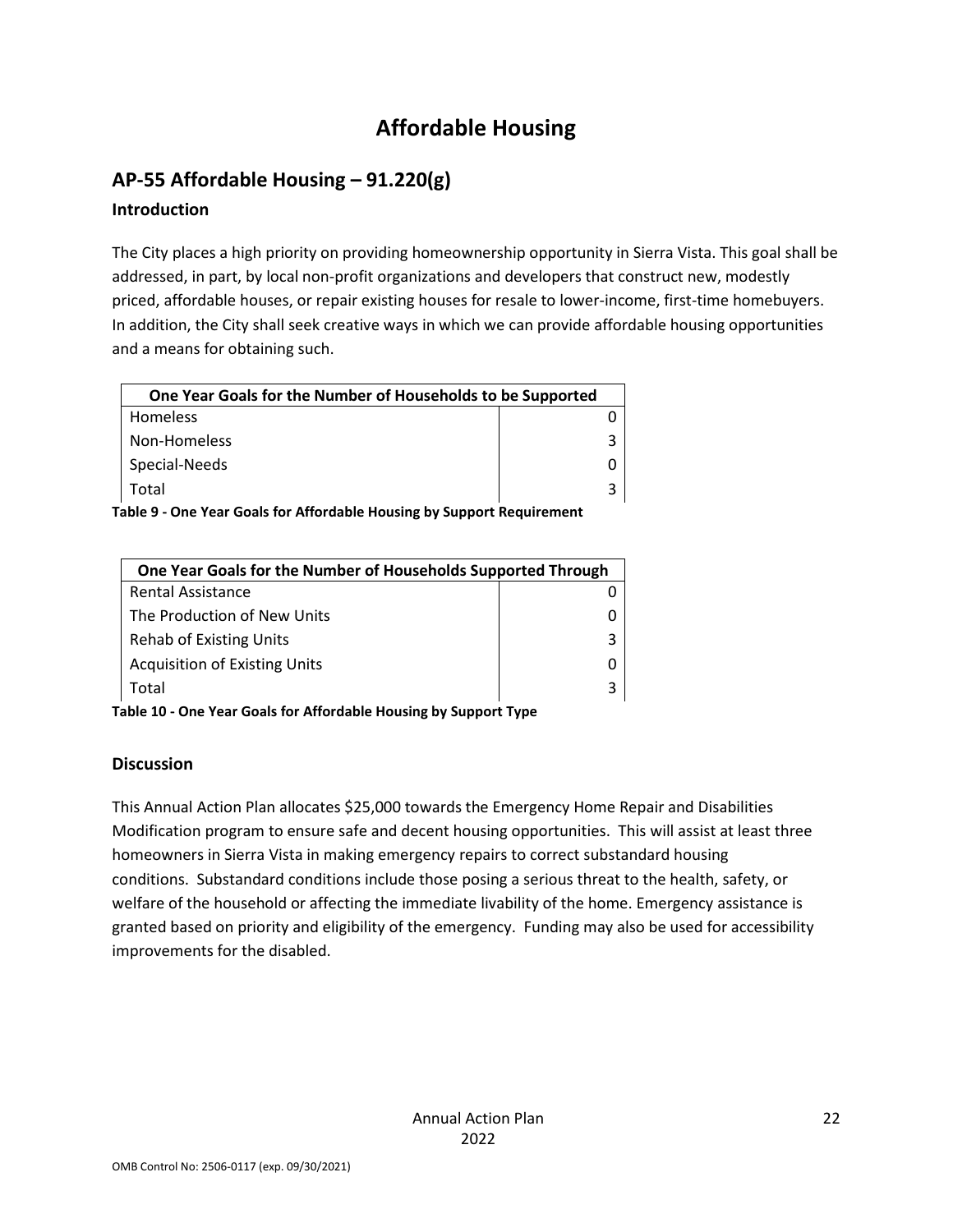# **AP-60 Public Housing** *–* **91.220(h)**

### **Introduction**

The City of Sierra Vista does not have a Public Housing Authority nor does the City own or operate any public housing. Additionally, the City of Sierra Vista does not administer any Section 8 certificates. As a result, the needs of public housing are not within the scope of this Consolidated Plan. In the absence of a locally administered program, the City works cooperatively with the Housing Authority of Cochise County which provides City residents any Section 8 and VASH vouchers.

### **Actions planned during the next year to address the needs to public housing**

Not Applicable

### **Actions to encourage public housing residents to become more involved in management and participate in homeownership**

Not Applicable

### **If the PHA is designated as troubled, describe the manner in which financial assistance will be provided or other assistance**

The Housing Authority of Cochise County is not designated as troubled.

### **Discussion**

Not Applicable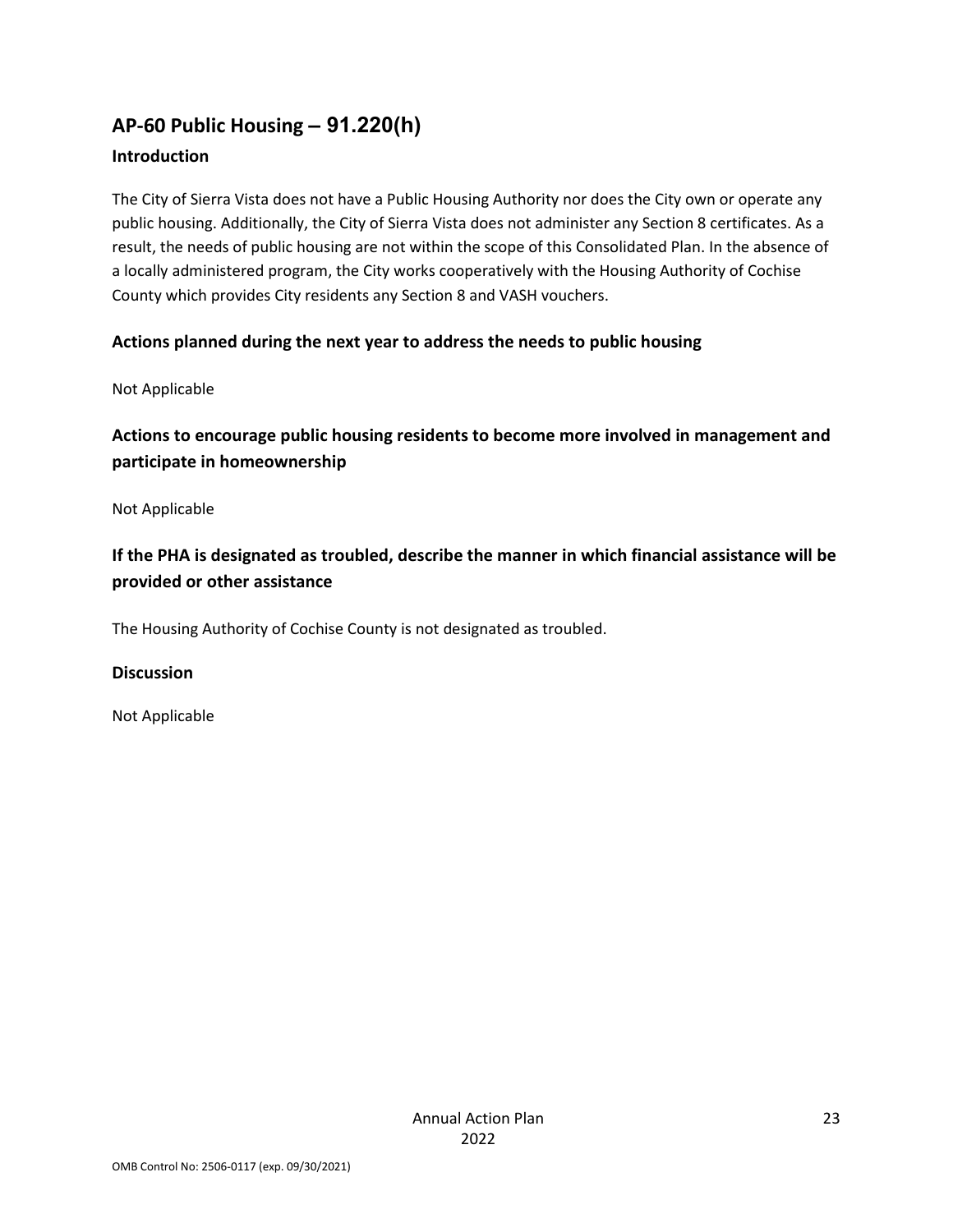# **AP-65 Homeless and Other Special Needs Activities – 91.220(i)**

**Introduction**

**Describe the jurisdictions one-year goals and actions for reducing and ending homelessness including**

### **Reaching out to homeless persons (especially unsheltered persons) and assessing their individual needs**

Reaching out to homeless persons and assessing their individual needs in the community is a collaborative effort comprising numerous individuals, agencies, and organizations. The City of Sierra Vista coordinates with the Cochise County Coalition on Ending Chronic Homelessness - a committee of the State of Arizona Balance of State Continuum of Care. Through the Coalition, the City coordinates with a network of partner agencies. By sharing information and resources, the agencies that comprise the Coalition are able to maximize their efficiency and effectiveness in preventing homelessness, outreach to the homeless and in restoring homeless people to housing. The Coalition is encouraged by a federal funding requirement that community agencies work together to address the full continuum of causes, consequences, and solutions to homelessness. The member agencies collaborate together in planning and carrying out strategies to end homelessness.

During the program year, the City assisted Good Neighbor Alliance (GNA) in providing logistical and mapping support and conducting field interviews for the annual Point-In-Time (PIT) count. GNA has the PATH contract to identify chronically homeless who are seriously mentally ill throughout Cochise County and provide needed assistance. The PATH team oversees the day shower program. GNA has a contract with the Arizona Department of Housing for rapid rehousing and eviction prevention to aid homeless (not chronic) with short-term financial assistance for rent and move in deposits. Within Cochise County, several organizations provide permanent supportive housing or rapid re-housing. These include the American Red Cross, Community Partnership of Southern Arizona, and the Southern Arizona VA Health Care System (VASH Cochise).

Additionally, the City hired a summer intern to complete a Gap Analysis that involved interviewing 27 organizations to better define the scope of the problem and how needs are being met. Areas of investigation included mental health, housing, employment, and outreach. The report compiled a list of recommended best practices and potential areas for improvement. A key recommendation was to make services more accessible and increasing collaboration among service providers. The City entered into an Agreement with Cochise Housing Connection, Inc. to administer a monthly one stop resource and referral center as a solution. Working in collaboration with local community partners to provide a central point of contact for navigating and accessing regionally available housing and support services, this event assists families and individuals move from homelessness to permanent housing. This six month pilot program, which started in March 2022, has been well attended and is achieving the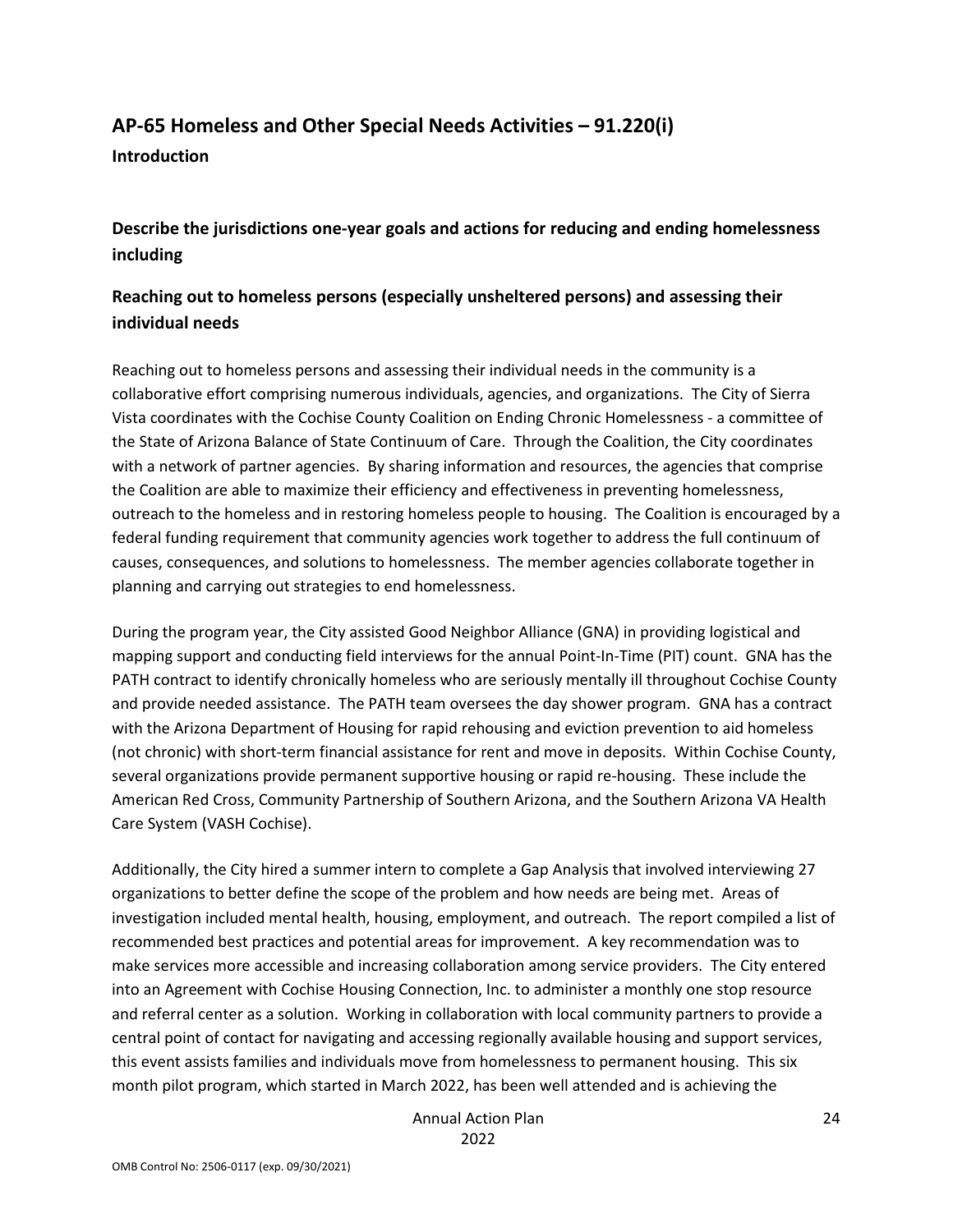intended outcomes.

#### **Addressing the emergency shelter and transitional housing needs of homeless persons**

The Good Neighbor Alliance Samaritan Station serves as the City's emergency shelter with 22 beds for men, women, families with children and veterans. Good Neighbor Alliance, a local non-profit, has operated the shelter since 2003. GNA restricts people with pets or substance abuse issues from staying at the shelter. Shelter residents are assigned a case manager, so they are able to be connected to a behavioral health provider or employment assistance if needed. During the pandemic, the shelter has reduced shelter capacity to provide for adequate separation. According to the Program Supervisor, the biggest challenge is financial sustainability due to the shelter being donation based.

The City allocated CARES Act funding towards an Emergency Crisis Fund administered by the United Way of Sierra Vista and Cochise County, Inc. The Subrecipient Agreement, as amended, provided funding for hotel vouchers for 126 unsheltered individuals when the emergency shelter was at capacity. Funds were also provided for heavy duty washers and dryers at the shelter and covered the cost of personnel overtime hours to extend the hours of the shower program and perform necessary outreach.

**Helping homeless persons (especially chronically homeless individuals and families, families with children, veterans and their families, and unaccompanied youth) make the transition to permanent housing and independent living, including shortening the period of time that individuals and families experience homelessness, facilitating access for homeless individuals and families to affordable housing units, and preventing individuals and families who were recently homeless from becoming homeless again**

Approximately wo-thirds of the CARES Act CDBG-CV funding was distributed via St Vincent DePaul to provide rental and utility assistance to persons impacted by the pandemic to help low and extremely low-income residents remain in their homes with working utilities. The program assisted 345 families (600 persons - including 261 children) with rental assistance and 214 families (582 persons - including 301 children) with utility payment assistance.

**Helping low-income individuals and families avoid becoming homeless, especially extremely low-income individuals and families and those who are: being discharged from publicly funded institutions and systems of care (such as health care facilities, mental health facilities, foster care and other youth facilities, and corrections programs and institutions); or, receiving assistance from public or private agencies that address housing, health, social services, employment, education, or youth needs.**

Since the City does not have a Housing Authority, public housing, owns or runs any social service agencies or housing agencies, or because of federal law, is not allowed to financially support the agencies with general fund monies, it is limited to providing administrative support, acting as a

Annual Action Plan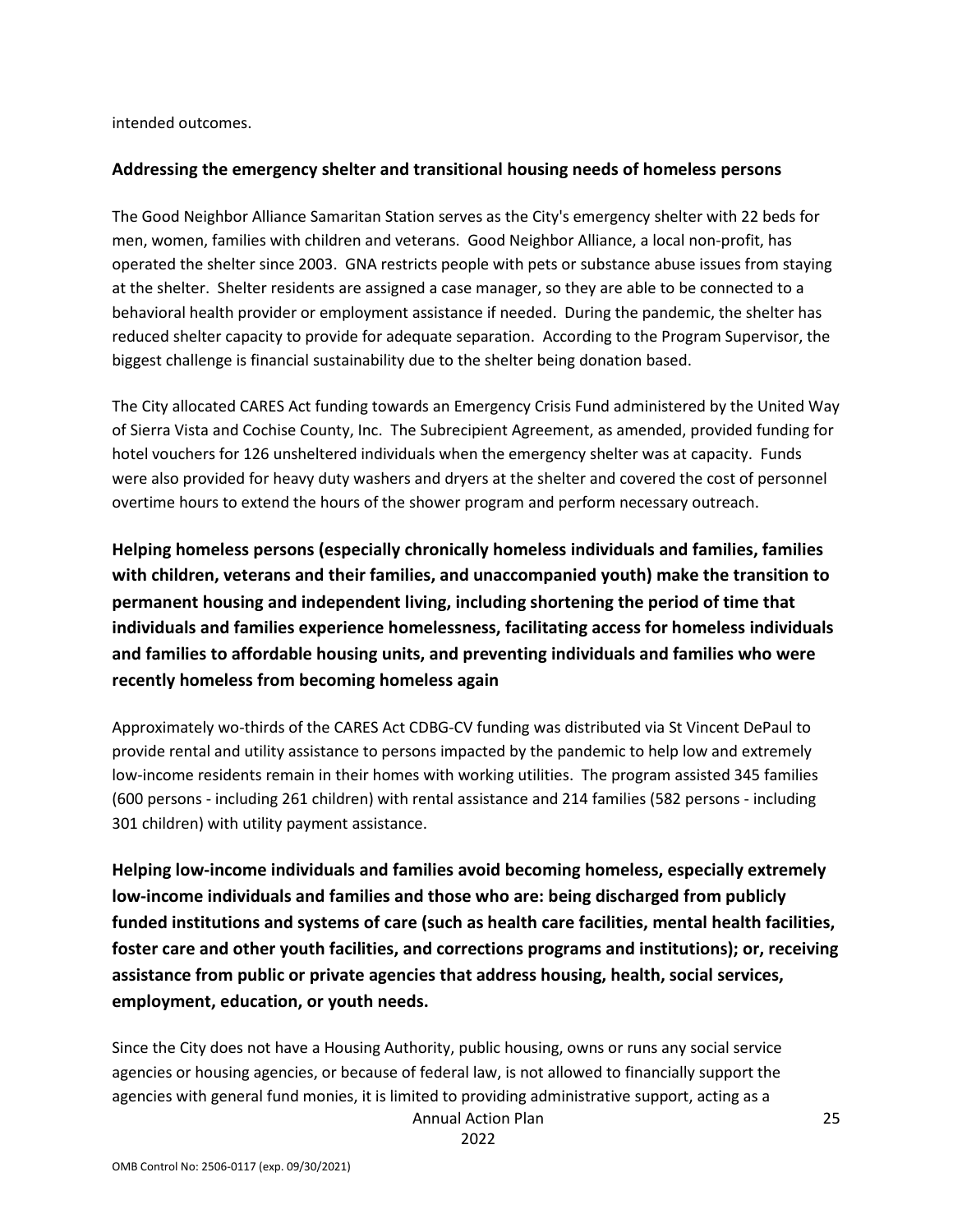clearinghouse for information, and providing grant funding it receives. In PY 2018, the City entered into a subrecipient agreement with Southeastern Arizona Consumer-Run Services (dba Wellness Connections) to assist low-income individuals residing in Sierra Vista who are living with mental health and/or substance abuse issues overcome barriers to employment, and to obtain gainful work in the community.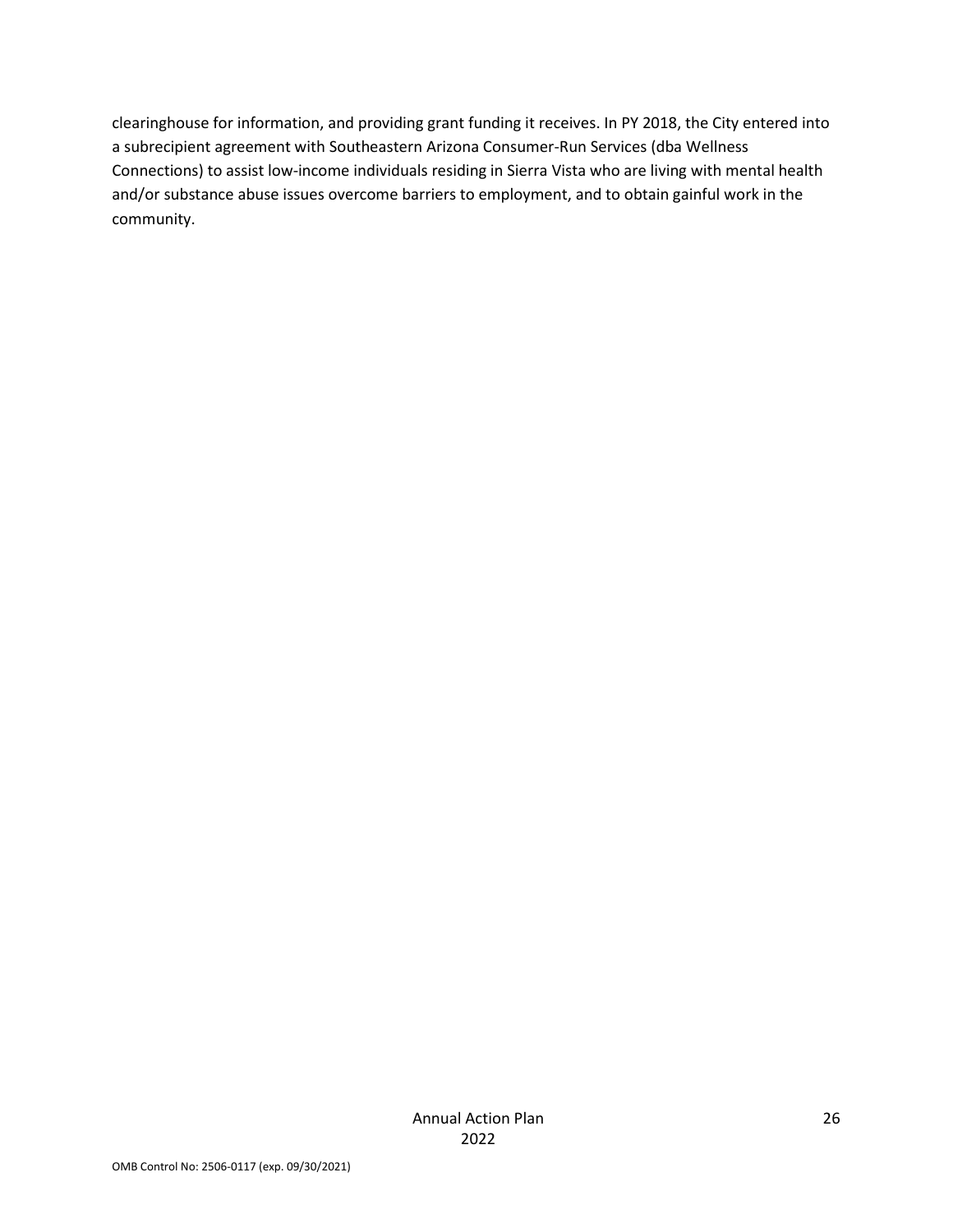# **AP-75 Barriers to affordable housing – 91.220(j)**

#### **Introduction:**

This section of the Annual Action Plan summarizes actions the City of Sierra Vista will undertake during the program year to reduce barriers to affordable housing and influence whether the cost of housing or the incentives to develop, maintain, or improve affordable housing are affected by public policies, particularly those of the local jurisdiction. Such policies include land use controls, zoning ordinances, building codes, and policies that affect the return on residential investment.

### **Actions it planned to remove or ameliorate the negative effects of public policies that serve as barriers to affordable housing such as land use controls, tax policies affecting land, zoning ordinances, building codes, fees and charges, growth limitations, and policies affecting the return on residential investment**

The City of Sierra Vista has adopted goals and strategies in its General Plan, VISTA 2030 to promote and encourage affordable housing in the community. The City waives development fees for bona fide affordable housing units. In recent years, the City has carried out the City Council's strategic plan objective to remove or reduce unnecessary or obsolete code provisions to facilitate building projects particularly within the Infill Incentive Districts. This included enacting an administrative review and approval process for accessory dwelling units. The City has conveyed residentially zoned lots to the Cochise College Foundation for building affordable single-family homes in the Fry Townsite Colonias Area and has waived associated sewer connection fees. Additionally, in September 2020, the City Council approved a development agreement for the second phase involving the construction of a 80 unit low-income tax credit senior housing apartment community (Casa Del Sol) located at 1020 S. Carmichael Avenue. The Development Agreement provided necessary relief to certain development code provisions and provides for a deferral of required sewer connection fees. The scope of the second phase was downsized due to construction costs to a 64-unit project. The Developer has been issued low-income tax credits to make the project financially feasible.

#### **Discussion:**

Public policies can have a direct impact on barriers to affordable housing. Sierra Vista has recognized this fact and is currently undergoing its own processes to expose any barriers or obstacles to developing affordable and fair housing. It is anticipated the documents such as the zoning and building codes and the City Master Plan do not create barriers to affordable housing as there are many affordable units within the City of Sierra Vista. There are currently 529 Low Income Housing Tax Credit (LIHTC) units within Sierra Vista – 95% of which are designated for low-income residents. To qualify for tax credits, property owners must elect to maintain maximum income-qualifying limits of either 50 or 60% of Area Median Gross Income (AMGI) and property managers must submit detailed housing income information to the state at tenant move-in and annually thereafter.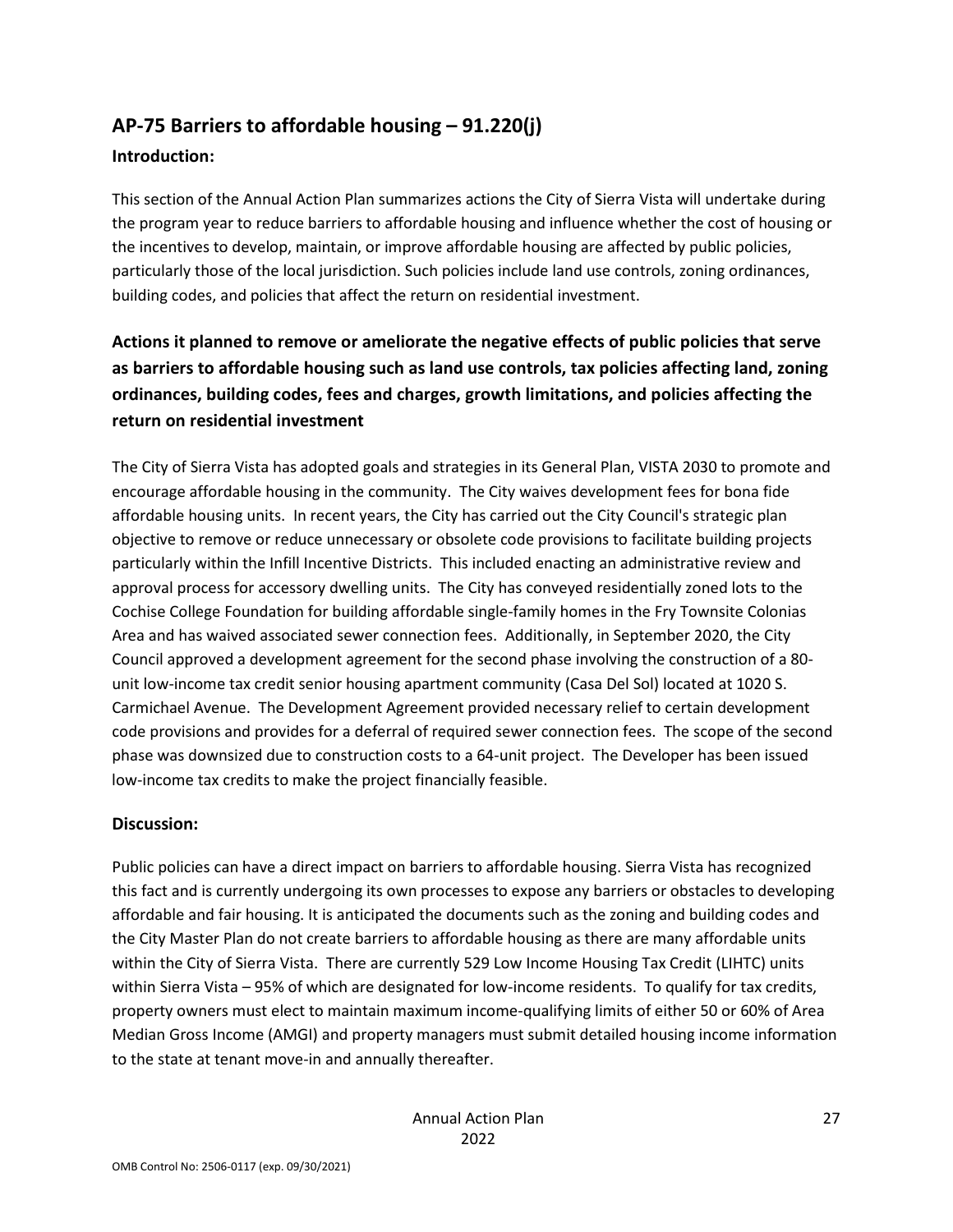## **AP-85 Other Actions – 91.220(k)**

#### **Introduction:**

This section of the Annual Action Plan describes the City of Sierra Vista' planned actions to carry out the following strategies outlined in the Strategic Plan:

- *Foster and maintain affordable housing;*
- *Evaluate and reduce lead-based paint hazards;*
- *Reduce the number of poverty level families;*
- *Develop institutional structure; and enhance coordination.*

In addition, the City has identified obstacles to meeting underserved needs and proposed actions to overcome those obstacles.

#### **Actions planned to address obstacles to meeting underserved needs**

One obstacle to meeting underserved needs is the lack of resources. The City of Sierra Vista plans to review alternative sources of funds to help address the needs of City residents. Efforts will be made to submit grant applications to Federal, state, and local resources. Specific grant applications could include HUD Programs, other Community Development Initiatives, infrastructure improvements, and neighborhood revitalization.

In addition, public service projects and/or programs that can be supported by CDBG funds are limited yet create a large demand for funding. The City will continue to work with public service providers to expand services and become more of a resource for these providers.

According to the U.S. Census, the estimated July 1, 2021, poverty rate in Sierra Vista was 12.3%. Federal program funds being used are not designed to be anti-poverty programs, thus limiting the amount of resources available for such activities. The improvements that occur within Community Development Block Grant eligible areas require that Section 3 area residents are used, when feasible. Sierra Vista, however, is dependent on the availability of funding in order to accomplish infrastructure improvements.

The City, through the Consolidated Plan, shall seek to target federal funds, and other available resources, to residents that have traditionally not been served, or are underserved by previous programs. A strong emphasis will be placed on programmatic restructure that is not only compliant with changing rules and regulations, but make sense for today's economic climate, and ever-changing community structure.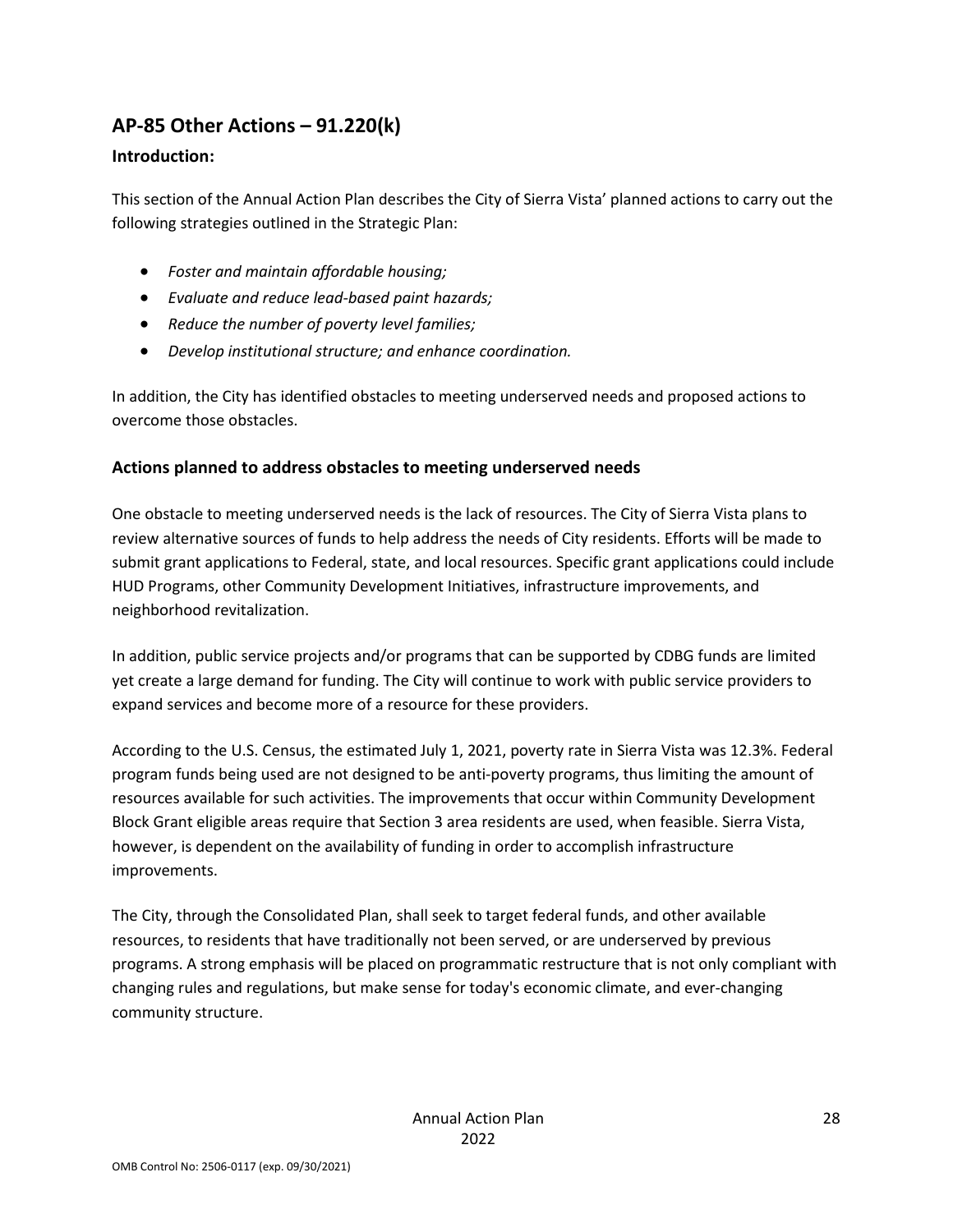#### **Actions planned to foster and maintain affordable housing**

As noted, the City could, in later program years, provide rental assistance and seek to develop affordable housing projects. The latter efforts will be limited because of the amount of funds available and the many competing needs.

#### **Actions planned to reduce lead-based paint hazards**

The City will incorporate all HUD requirements concerning lead-based paint abatement into its housing rehabilitation programs, will see that program participants are informed about lead-based paint hazards and will see that all abatement work is undertaken by qualified contractors who have completed U.S. HUD and EPA training courses.

HUD rules regarding lead-based paint hazards apply to all housing units assisted with CDBG funds, including single and multi-family units, whether publicly or privately owned. The requirements differ, however, depending on the activity - rehabilitation or acquisition. The City will ensure that all homeowners participating in the emergency home repair program receive HUD brochures on leadbased paint.

Several years ago, the Housing Authority of Cochise County implemented a lead-based paint rehabilitation program, they were able to abate all the paint in qualified homes when requested. More recently, Cochise County has applied for and received an EPA Brownfield Grant funding award that may be used for site assessments and clean-up plans that can address lead-based paint hazards.

### **Actions planned to reduce the number of poverty-level families**

The local organizations in Sierra Vista addressing economic development include the City's office of Economic Development; Arizona Regional Economic Development Foundation, Sierra Vista Industrial Development Authority, Sierra Vista Chamber of Commerce, Cochise College Center for Economic Research, Cochise College Small Business Development Center, Southeastern Arizona Governments Organization, and Arizona@Work. The City continues to subsidize the transit system with general funding to provide an affordable public transportation option to low-income commuters. CDBG funds have been used in the past to fund program scholarships for before/after school programming for lowincome youth.

### **Actions planned to develop institutional structure**

The City has in place a strong institutional structure necessary to carry out its housing, community and economic development strategies. The City's Community Development Department will administer the CDBG Program.

In conjunction with other City operating departments, the Community Development Department will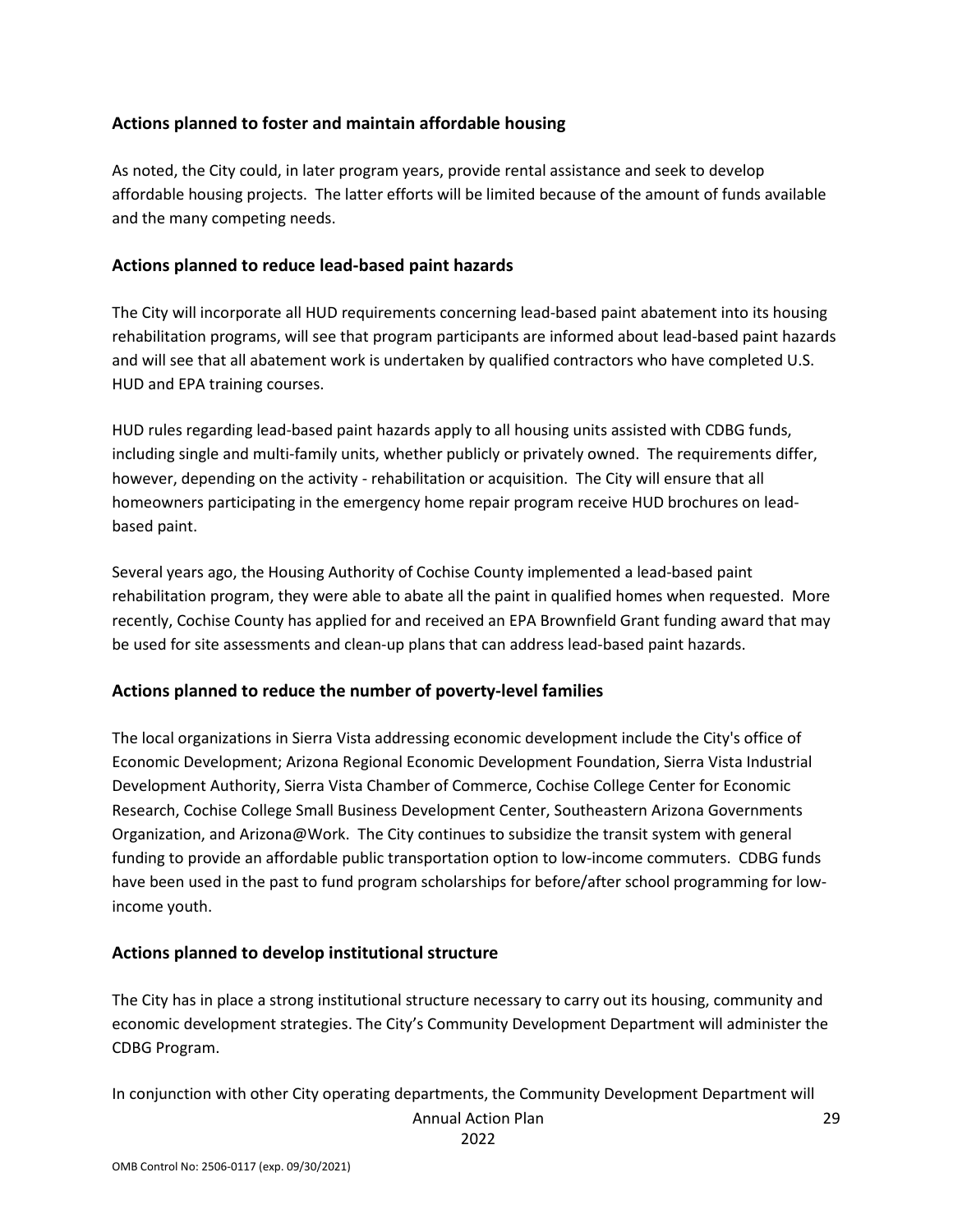also implement any public works project proposed by the 2015-2019 Consolidated Plan or any of the Annual Action Plans.

Accordingly, the Community Development Department and the City's non-profit agencies have longstanding ties and an effective delivery system for social services to the youth, persons with special needs and low- and moderate-income residents The Community Development Department will integrate the public service activities and affordable housing proposed in the Action Plan with these ongoing operations.

The City will continue to coordinate with various community groups to determine objectives and goals through the public participation process. These groups play a vital role in implementing the Five-Year Consolidated Plan and the Annual Action Plans, annual Performance Reviews, and any proposed Substantial Amendments. All stakeholders are welcomed and encouraged to participate in the implementation of this Consolidated Plan and Action Plan.

### **Actions planned to enhance coordination between public and private housing and social service agencies**

The City maintains a close relationship with state, regional, and county organizations that assist low- and moderate-income persons as well as those persons experiencing homelessness. The City works closely with local non-profit organizations and actively encourages housing programs for low- and moderateincome persons. The Department of Community Development continues to maintain a positive relationship with the builders, developers, and financial institutions in the region. This collaborative approach will assist in the creation and delivery of effective service delivery programs and affordable housing projects.

### **Discussion:**

The City's actions planned to address obstacles to meeting underserved needs include activities in support of special needs assistance. Additionally, the City's actions to foster and maintain affordable housing include continued funding of programs and agencies that further the affordable housing goals of the City.